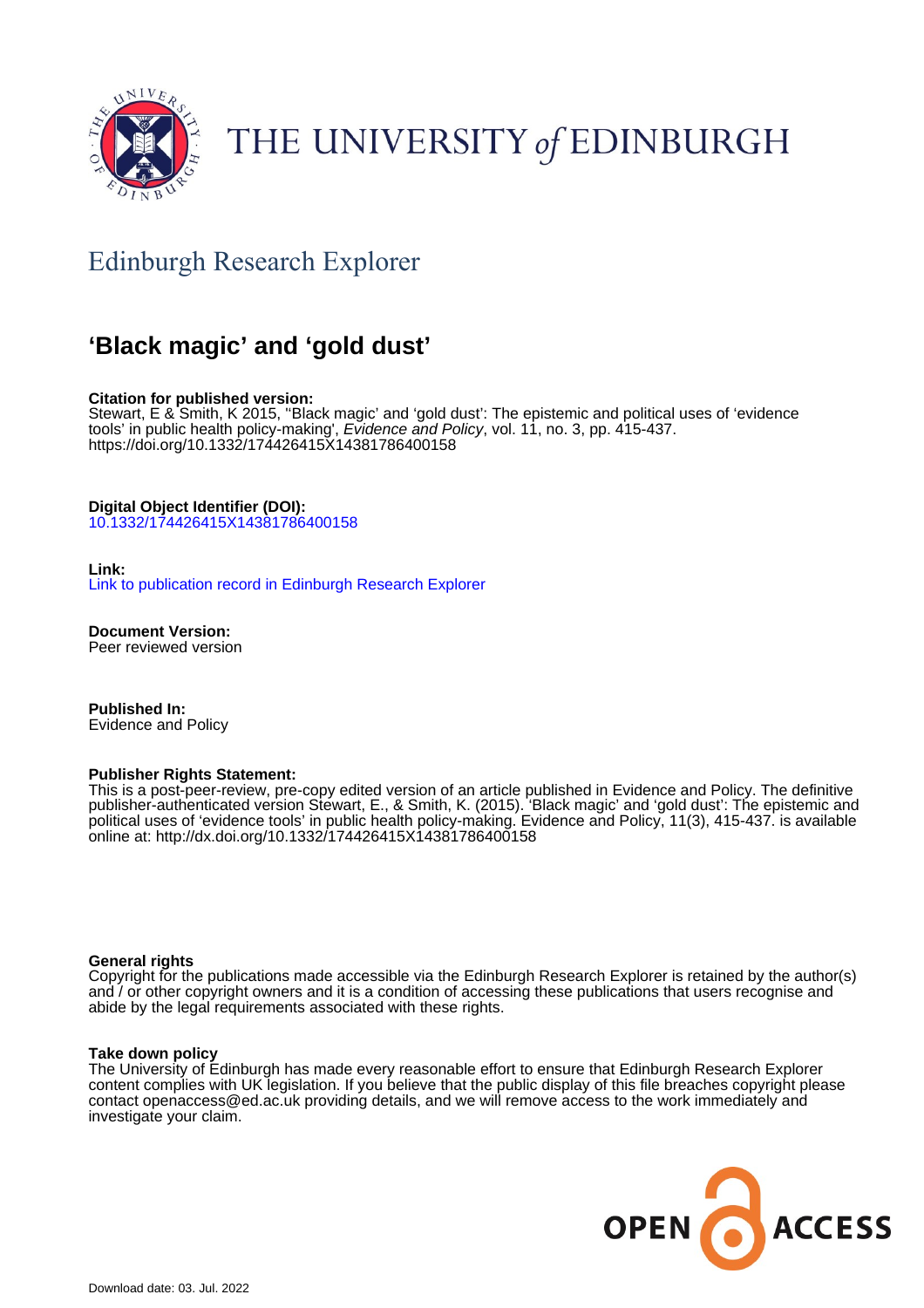### **Title: 'Black magic' and 'gold dust': The epistemic and political uses of 'evidence tools' in public health policy-making.**

Authors: Stewart, E.A.<sup>1</sup> and Smith, K.E.<sup>2\*</sup>

 $1$  Centre for Population Health Sciences, University of Edinburgh

<sup>2</sup> Global Public Health Unit, School of Social & Political Science, University of Edinburgh

\* Corresponding author [\(Katherine.Smith@ed.ac.uk\)](mailto:Katherine.Smith@ed.ac.uk)

**Abstract:** Concerns about the limited influence of research on decision-making have prompted the development of tools intended to mediate evidence for policy audiences. This article focuses on three examples, prominent in public health: impact assessments; systematic reviews; and economic decisionmaking tools (cost-benefit analysis and scenario modelling). Each has been promoted as a means of synthesising evidence for policymakers but little is known about policy actors' experiences of them. Employing a literature review and 69 interviews, we offer a critical analysis of their role in policy debates, arguing that their utility lies primarily in their symbolic value as markers of 'good' decision-making.

#### **1. Introduction:**

Over the past twenty years, there have been repeated commitments by policymakers working in a variety of high-income settings to increase the use of evidence in decision-making, most notably Australia, Canada, New Zealand and the UK (Smith, 2013). Under 'New Labour' governments (1997- 2010), the UK's commitment to 'evidence-based policy' (EBP) was particularly overt, with policy statements often suggesting that research could both drive policy change or respond directly to the policy concerns of the day (e.g. Blunkett, 2000; Cabinet Office, 1999). More recently, 'science advocates', such as Ben Goldacre and Mark Henderson, have continued to promote the idea that scientific research can provide clear and utilisable guidance to complex policy problems (Haynes et al., 2012; Henderson, 2013). The commitment to using evidence in decision-making has been particularly strong in public health, where it is linked to the idea of 'evidence-based medicine' (Smith, 2013).

<span id="page-1-0"></span>This EBP movement has yielded a range of strategies to translate academic research into utilisable policy recommendations, including methodological guidelines for collating, synthesising and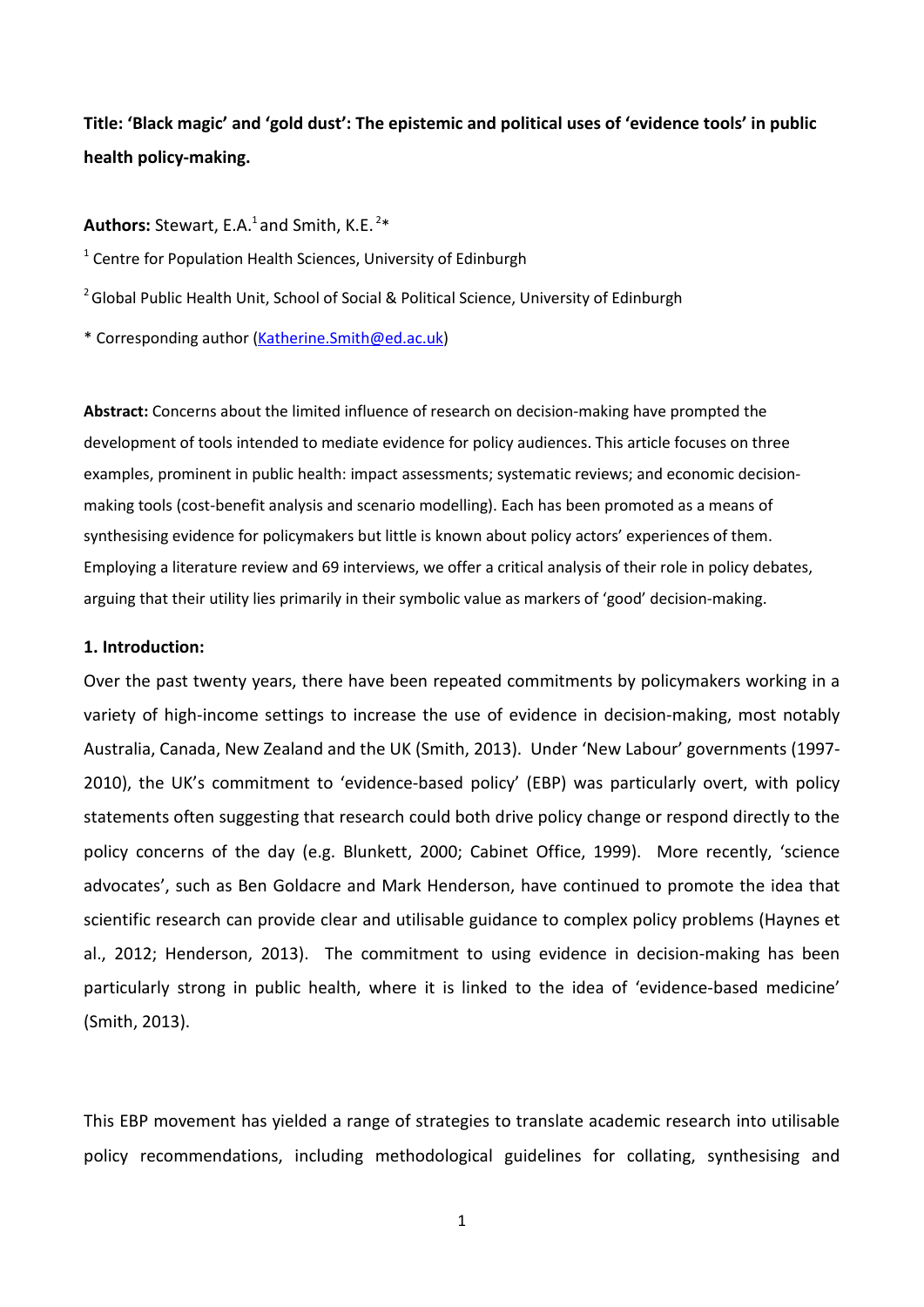communicating particular types of evidence. Some of these have been formally institutionalised into policymaking processes, becoming part of "governance architecture". 'Evidence-tools' are often promoted as a potential 'solution' to the difficulties in trying to achieve evidence-informed decision-making in policy settings (Gough et al., 2013; Moat et al., 2013; Welch et al., 2012). Yet, paradoxically, there is little, if any, evidence to indicate that the use of such tools actually does improve the use of evidence in policy (or, more importantly, lead to better outcomes). In fact, we know very little about how, in the complex and contested world of policymaking, policy actors perceive and experience 'evidence tools' such as systematic reviews, impact assessments or economic decision-support tools (Katikireddi et al., 2013; Smith, 2013). Moreover, there is growing awareness of the limitations of such tools in policy contexts (Driesen, 2006; Krieger et al., 2003; Petticrew, 2007, 2003; Siegerson, 2013; Tenney et al., 2006).

This article seeks to address this gap by examining the perspectives of a broad range of policy actors on three distinct 'evidence tools' that have been promoted and employed within public health policymaking: systematic reviews; impact assessments; and economic decision-support tools (specifically, cost-benefit analysis and scenario modelling). We argue that public health is a particularly appropriate policy area in which to explore policy actors' views and experiences of these tools, given both the strong support for EBP within public health and the active promotion of 'evidence tools' as a means of achieving EBP (see Smith, 2013). In **Box 1**, we provide a brief explanation and definition of each of these tools.

Systematic reviews, at least in their traditional form, are the archetypal example of a positivist, instrumental approach to evidence although, as **Box 1** notes, there have recently been some attempts to develop more methodologically inclusive approaches to systematic reviewing. Impact assessments, on the other hand, are a spectrum, or family, of approaches to gathering and synthesising evidence to inform decision-making. As **Box 1** explains, some forms of impact assessment share the positivist, instrumental foundations of traditional systematic reviews, whilst others are more eclectic and participatory in nature. Other tools intended to improve the use of evidence in policymaking include various forms of economic assessment, the most well-known of which is perhaps 'cost-benefit analysis'. More recently, however, there has been a growing interest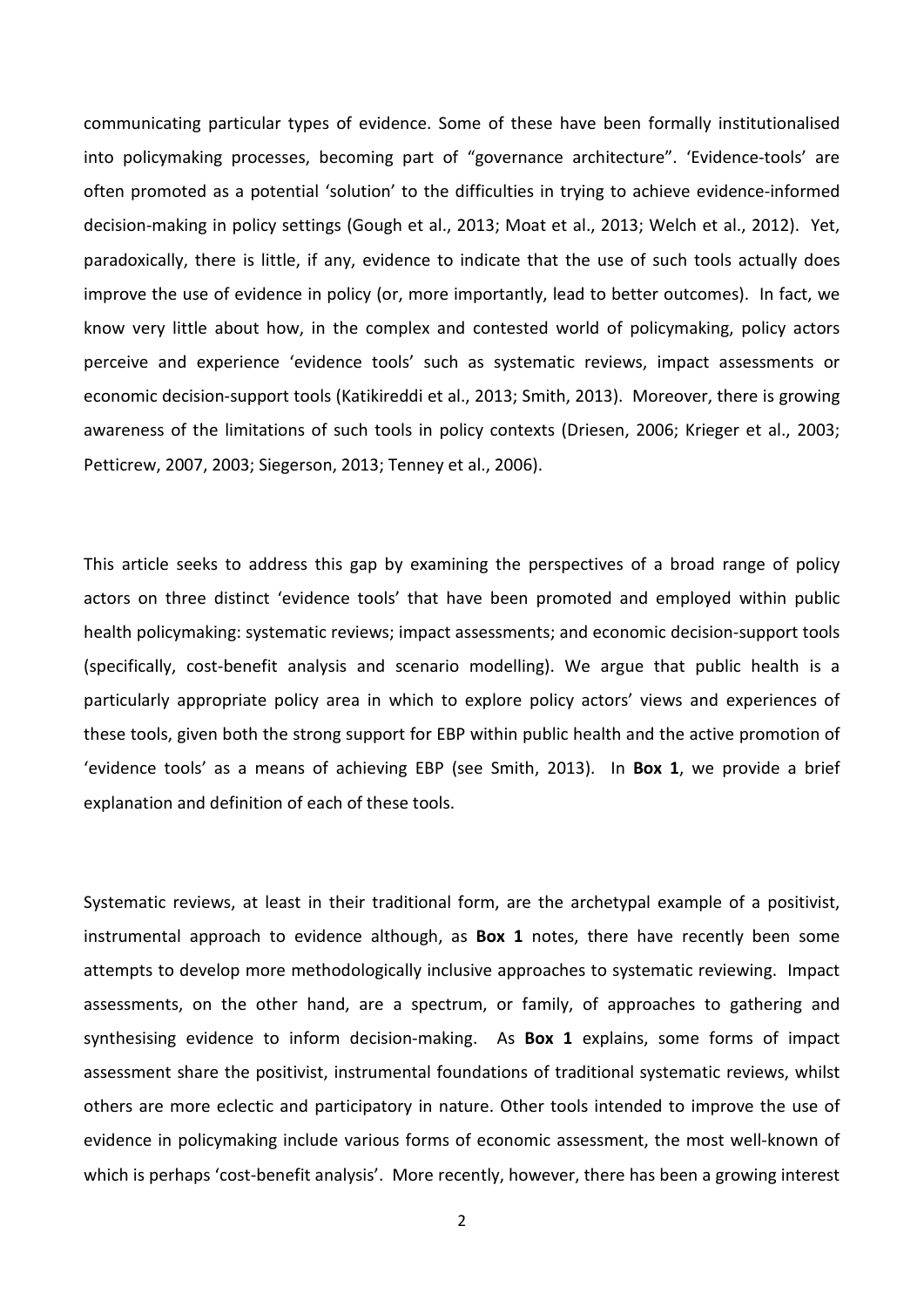in rather more sophisticated economic tools within public health policy debates, notably scenario modelling, which has played a prominent role in debates about minimum unit pricing for alcohol (Katikireddi et al., 2013).

This paper focuses first on making the case for collectively considering the distinct approaches to synthesising evidence defined **Box 1**. We then briefly explain the methods, before presenting our findings, where we focus, first, on policy actors' perceptions of the impact and value of different kinds of 'evidence tools' and then on the key features of different 'evidence tools' that appear to have informed policy actors' perceptions of them. In the conclusion, we argue that the utility of research-informed advocacy tools lies primarily in their symbolic value as a marker of 'good' ('evidence-informed' and 'transparent') decision-making, rather than as a means of employing evidence in the more instrumental terms that many supportive public health researchers perhaps intended.

#### **<Please insert Box 1 here>**

### **2. Conceptualising impact assessments, systematic reviews, economic decision-making tools as 'evidence tools'**

The definitions of systematic reviews, impact assessments, cost-benefit analysis and modelling are not unanimously agreed upon (as discussed further below) but parallel "epistemic cultures" (Knorr Cetina, 2009; see also Wallenburg, this issue) exist around each. This is evident in their "knowledge machineries" of tool-specific email groups, conferences and journals (Knorr Cetina, 2009), with each requiring/acquiring its own particular skill sets. Indeed, some of our interviewees referred to distinct "industries" growing up around each of these tools. It is, therefore, important to acknowledge differences between the 'evidence tools' described in this paper. Hence, this paper highlights where particular points seemed only to apply to specific tools. We also consider what our data suggest about policy actors' preferences for particular tools over others. Nonetheless, despite their differences, there are striking similarities in the goals and epistemic functions of each of the tools listed in **Box 1** and we argue that understanding these tools as a family of technologies ('evidence-tools') intended to synthesise evidence in ways which support evidence-informed policymaking is analytically valuable.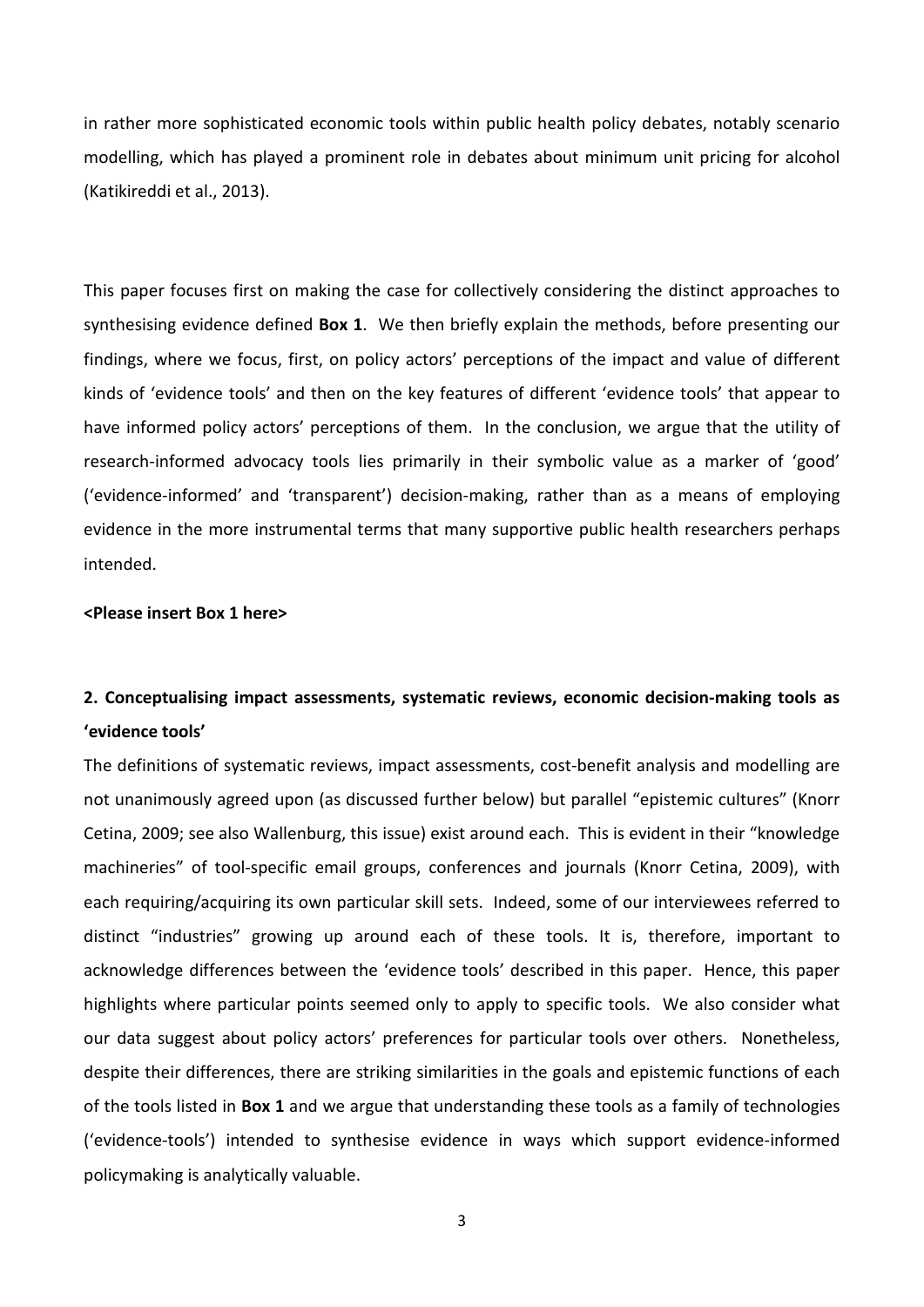All are examples of initiatives that have been promoted with the intention of making policy decisions more evidence-based. They do this by assembling and presenting various pre-existing data (although some forms of Health Impact Assessment also include additional data collection, such as gathering stakeholder/community views). Crucially, they all include some assessment of the 'quality' of pre-existing data, and therefore operate in part as 'quality assurance'; not merely assembling and synthesising data for policy purposes but also approving or accrediting it in some way. Moreover, all have been positioned as offering a means of enabling policy actors to predict the likely outcomes of a decision-making process (although systematic reviews are perhaps less likely to explicitly attempt to predict future outcomes). In an example of standardisation (Lampland and Star, 2009), specific manifestations of some of these tools have also been accredited or promoted via guidelines produced by influential organisations such as the Cochrane Collaboration, the World Health Organisation, and national organisations such as the NHS (NHS Health Development Agency, 2003; The Cochrane Collaboration, 2013; World Health Organisation, 1999). Finally, all tend to be led by researchers (whether academic, public sector, or private sector consultants) and are therefore often perceived as a form of 'expert' knowledge (even though some tools, notably Health Impact Assessments, may also incorporate participatory aspects).

While we have not identified other literature which analyses these tools together, there are clear parallels with other conceptual approaches to the science-policy interface, such as the study of policy instruments and regulatory instruments (Busch et al., 2005; Lascoumes and Le Gales, 2007; Radaelli, 2009). Some of the functions of 'evidence tools' that we identify are reminiscent of what researchers in science and technology studies have described as 'boundary objects'. For example, all of the 'evidence tools' possess "interpretive flexibility" (Star and Griesemer, 1989; Star, 2010) to enable them to meet the diverse needs and standards of different communities who interact with them (notably, academic and policy actors). Indeed, Bekker (2007) has already employed the concept of 'boundary objects' to describe Health Impact Assessments. In this paper, however, we focus less on how such theoretical concepts might help us understand these tools and more on extensive empirical data exploring policy actors' views and experiences of these tools. In doing so, we explore the tensions involved in the hybrid (research-policy) role expected of these tools and the ensuing compromises that result in practice, an analytical approach that is informed by sociological studies of science (e.g. Knorr Cetina, 2009; Latour, 2005; Star and Griesemer, 1989).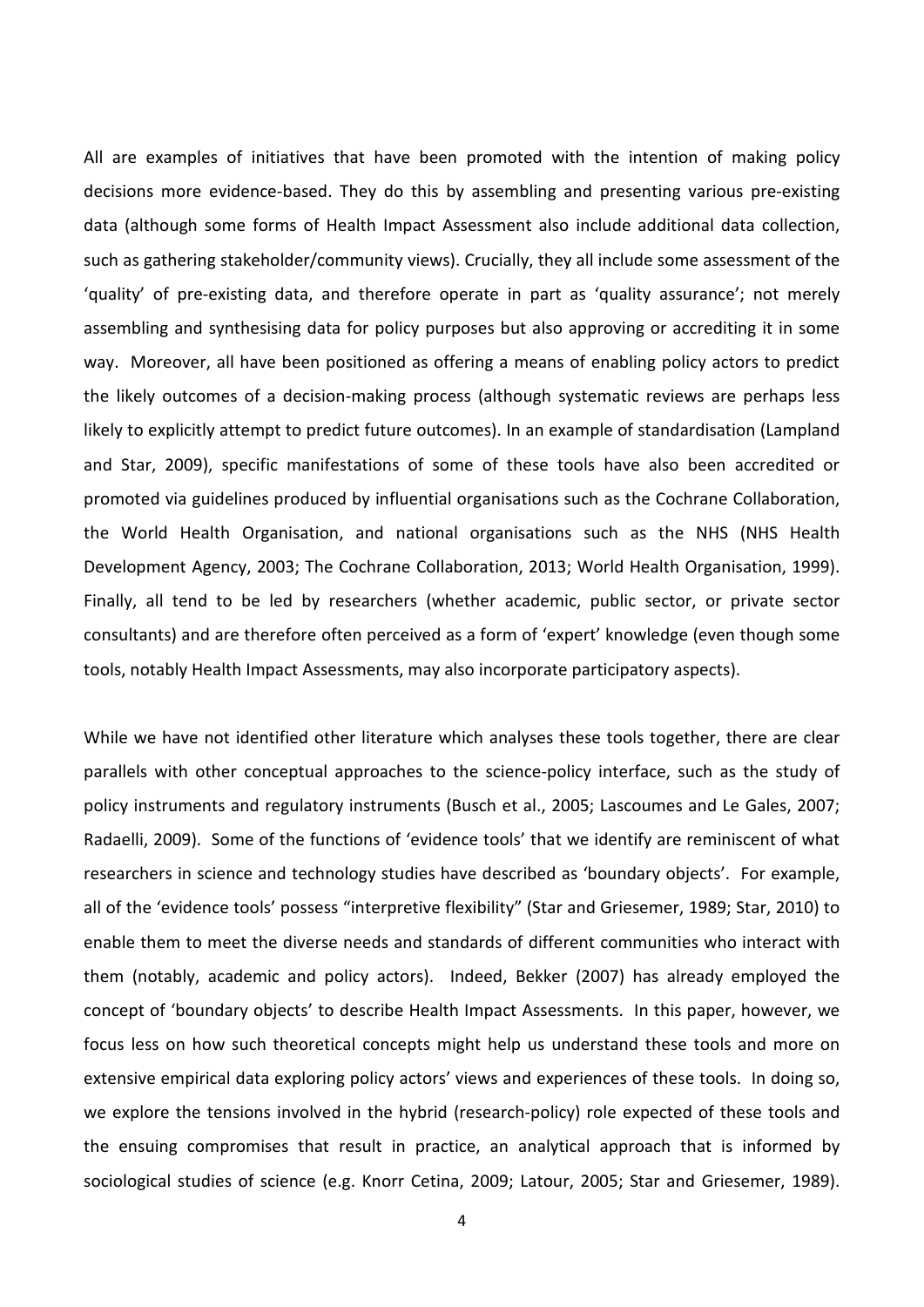Such an approach acknowledges that policymaking and research are extremely complex, intertwined processes, involving diverse actors, each of whom is embedded within particular networks (disciplinary, ideological, institutional, etc). In contrast to traditional, rational studies of knowledge 'diffusion', this approach focuses attention beyond processes and mechanisms of 'transfer' between 'research' and 'policy' to instead explore how and why particular ideas/tools are constructed, promoted and translated by different actors (Latour, 2005; Smith, 2013). So, rather than positioning 'evidence tools' as metaphorical batons in a relay race, helping to transfer evidence from researchers to policymakers, our starting point is to ask how actors working in policy settings perceive and experience what we are calling 'evidence tools'.

#### **3. Methods:**

This paper is based on: (i) a review of available evidence concerning policymakers' experiences of using the 'evidence tools' listed in **Box 1** in public health policy contexts; and (ii) 69 qualitative interviews with policy actors involved in public health debates. The literature review sought to answer the question: What is already known about how policymakers perceive and experience tools and systems designed to increase their use of public health evidence? Four electronic databases (Proquest (Social Sciences); Web of Knowledge; PubMed; Medline) were searched between  $10^{th}$  and  $17^{th}$  May 2013. After testing various filters, the following terms were selected and used in each database: *"health policy" AND (policymaker\* OR decisionmaker\* OR "civil servant\*") AND ("research synthes\*" OR "impact assessment" OR "systematic review" OR "costbenefit analysis" OR model\*)*. We also contacted experts in each of the types of tool to ask for further suggestions of literature, conducted internet searches to identify relevant grey literature and attended training courses on each of the tools (which provided a further opportunity to identify potentially relevant literature). We only included studies based on empirical research (i.e. not papers presenting only the author's opinions or experiences) which included data relating to policy actors' perceptions, or experiences, of using one or more of the 'evidence tools' listed in **Box 1**. Beyond this, we did not apply any criteria based on study design. We also chose not to apply geographical/political inclusion criteria. However, the resources available to us meant we were only able to search for studies published in English (hence, we are most likely to have identified literature produced in the English-speaking parts of the world). The total number of publications identified through this search process is presented in **Table 1**.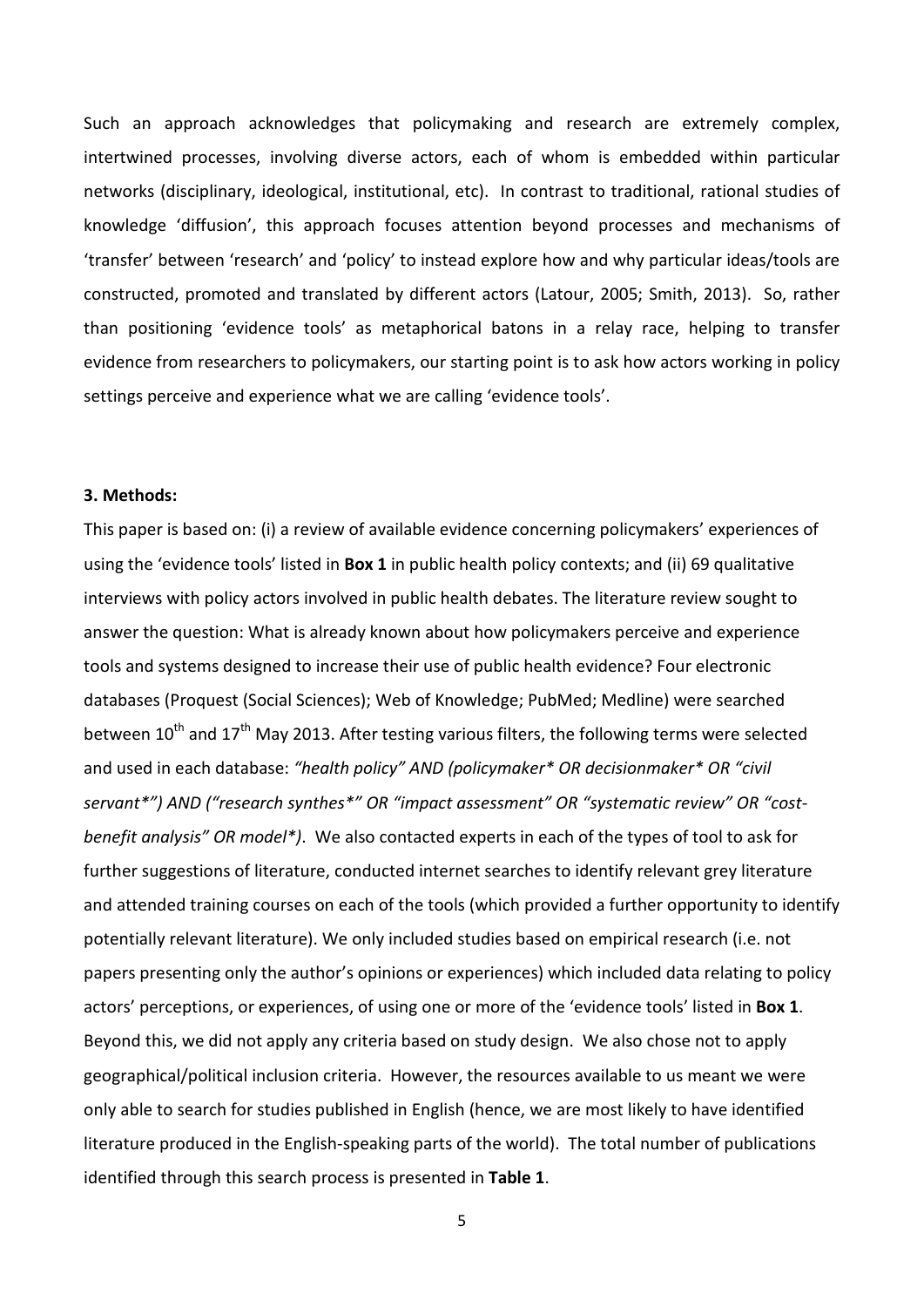#### **<Please insert Table 1 here>**

In addition, 69 individuals involved in public health research, policy and advocacy in the UK were interviewed between 2011 and 2013. Table 2 provides an overview of the professional affiliation of these individuals. Whilst many of these individuals would not traditionally be labelled as 'policymakers', they were selected on the basis that they had experience of working in policy settings and engaging in policy debates. Multiple interviewees, but particularly academic researchers, had worked in more than one sector, and brought first-hand knowledge of research and policy contexts to the interview. We also included staff working at public health campaigning organisations (e.g. large health charities and representatives of health professionals). Although these individuals are not formal policy actors, they are active in policy debates and can play an important 'mediating' role between research and policy (see Katikireddi et al., 2014; and Smith, 2013). We note, at this point, that whilst we have tried to be clear about the kinds of actors we included in our primary research (whilst maintaining the anonymity of interviewees), one problematic aspect of much of the published literature on 'evidence tools' that we identified employed less sector-specific terms to describe interviewees (such as 'Health Impact Assessment practitioner'), making it difficult (and sometimes impossible) to ascertain the professional location of interviewees. We excluded studies where it was unclear that participants occupied policy roles.

All of the interviews were conducted by the same researcher [KS] and were semi-structured, employing a themed interview schedule which included a range of questions concerning public health research, policy, advocacy and knowledge exchange and some more specific questions relating to the evidence tools discussed in this paper. The majority took place in a private room where, for the duration of the interview, only the interviewee and the researcher were present (one interview was a joint interview involving two interviewees and three others were conducted by telephone, at the request of interviewees). The interviews varied in length, lasting between 45- 150 minutes (most were around 50-70 minutes). All interviewees were asked to sign written consent forms enabling the interviews to be digitally recorded and employed as data in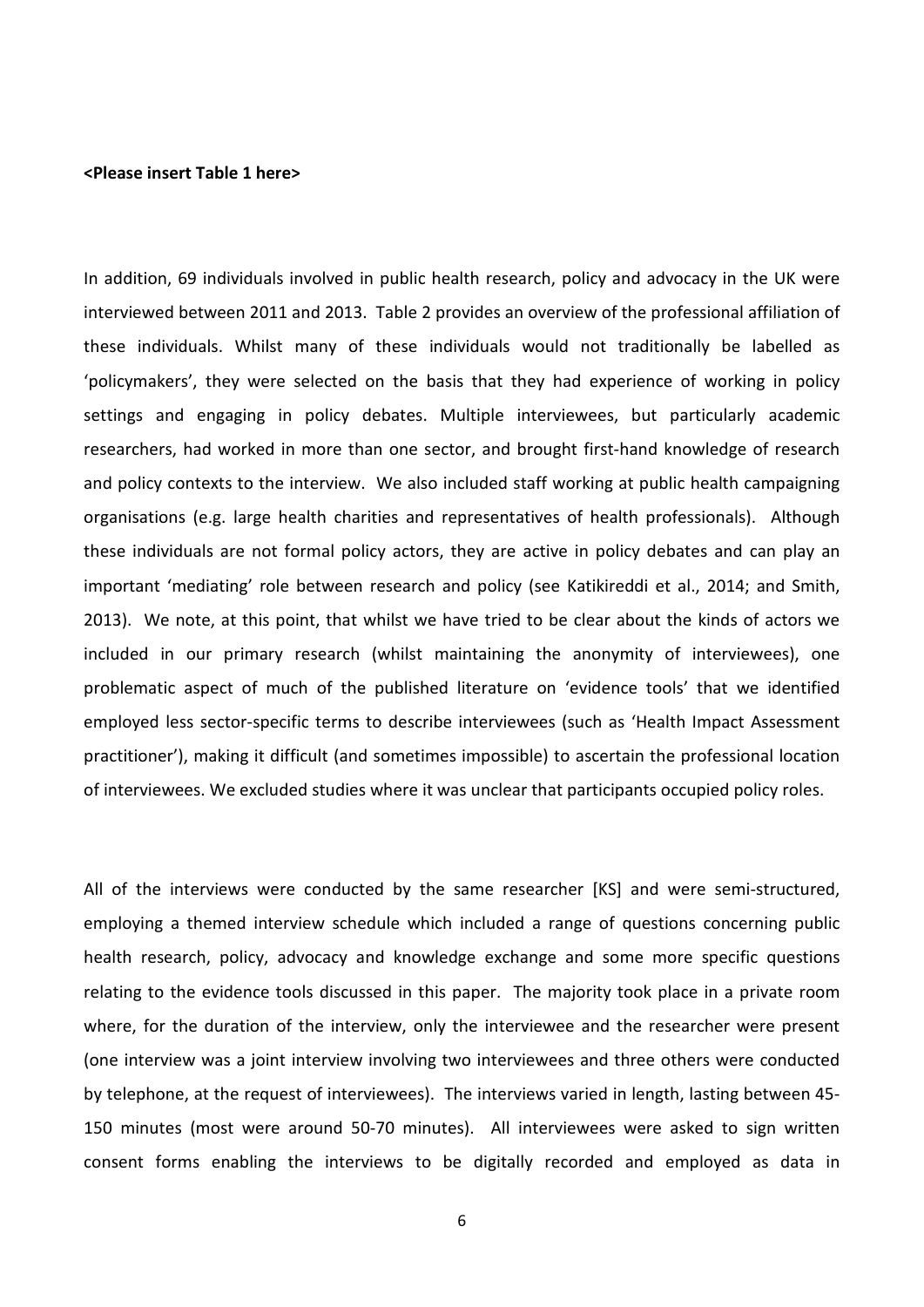publications. Recorded discussions were transcribed by a professional company, before being anonymised. All transcripts were then coded in NVivo 10 using a thematic coding framework which was developed iteratively, via analysis and re-analysis of the transcripts. This process helped identify perceptions and accounts of 'evidence-tools' that are currently being used in some public health policymaking debates in the UK. The research was conducted in line with University of Edinburgh School of Social and Political Science's research ethics guidelines.

#### **<Please insert Table 2 here>**

#### **4. Findings**

#### *4.1 Perceptions about the value and impact of 'evidence tools' in policy settings*

Much of the existing literature that we identified focuses on advising readers how the influence/impact of particular kinds of 'evidence tools' might be increased within public health policy contexts (see **Table 3** for a summary of such suggestions). These recommendations are underpinned by an assumption (often unexamined) that the use of such tools in decision-making contexts will necessarily improve policy outcomes (from a public health perspective).

#### **<Please insert Table 3 here>**

Our interviewees often supported these kinds of recommendations and there was particularly widespread support for the notion that researchers ought to invest more effort into developing succinct, policy-appropriate summaries of the outputs from 'evidence tools'. For example:

Knowledge broker: "There were about three civil servants that were all sitting there and they were all talking about systematic reviews and about abstracts and I can't remember the name of this one systematic review which was apparently the best systematic review ever because the summary of it was just absolutely spot on and all the information that they really needed."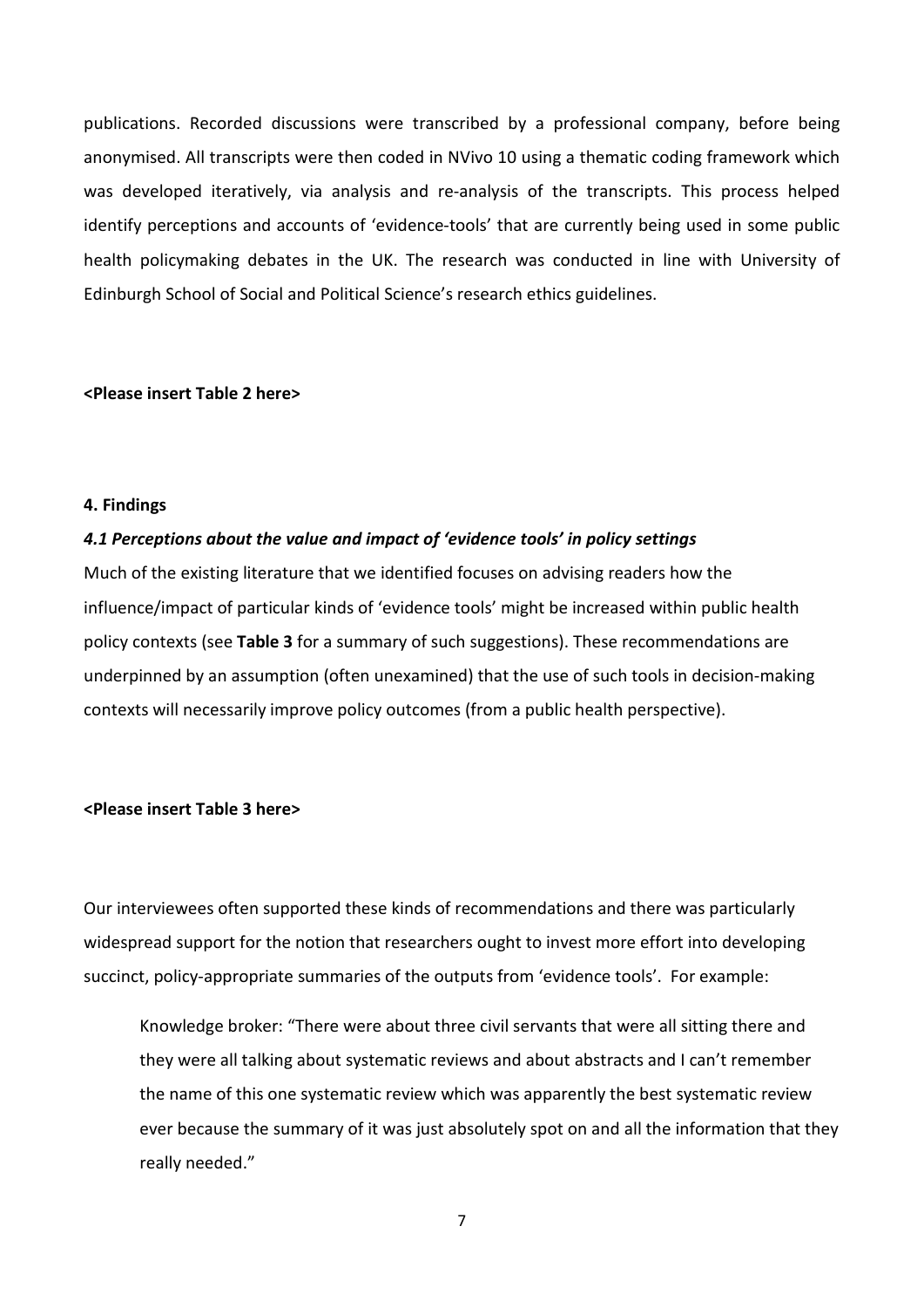The emphasis placed on means of increasing the use of evidence tools within policy settings in both the existing literature and our interview data reflects the fact that the perceived impact many of these tools had, to date, often been less than desired by those involved. This was particularly true, in both the existing literature and our interview data, for Health Impact Assessments. For example:

NHS researcher: "Within government I think [Health Impact Assessment] has no traction… or very limited traction. It's the level of people will say, 'oh yes, we know,' and 'yes, we will do some more,' but because [other kinds of impact assessment are mandatory in] government, I think that still trumps all."

The literature on Health Impact Assessment tends to be reflexive and is often concerned to question the tool's impact (Kemm, 2013; Kemm et al., 2004; O'Mullane, 2013). One specific feature of impact assessments, as opposed to the other tools, is that the onus is often on government to initiate, or even institutionalise impact assessments (Signal et al., 2006; Wright et al., 2005). Hence (and in contrast to systematic reviews, for example), responsibility for the utility of Health Impact Assessments was perceived by most actors to be shared between researchers and civil servants, both of whom tended to be enthusiastic about the potential for Health Impact Assessments to make a difference, whilst acknowledging that there were few examples of policy traction having been achieved to date (at least in national policymaking settings).

Reflecting this assessment, actors involved in policy campaigning work were often fairly cynical about the potential for impact assessments to feed into decision-making processes, with nearly all of the interviewees in this category suggesting that, where impact assessments were produced by policymakers, this happened *after* a policy decision had been reached:

NGO: "I think it [the impact assessment process] is very much justification. I think once a decision has been made, the impact assessment is done […] I think their purpose definitely is just to justify a policy. And what you'll see is when you get the consultation or the proposal put forward, you'll get the impact assessment published at the same time. And they've just done that so that they have the figures, or some more of the evidence to stick into their proposal, so it's not just [perceived as] ideological or a minister's whim or whatever. They've got something a bit more robust."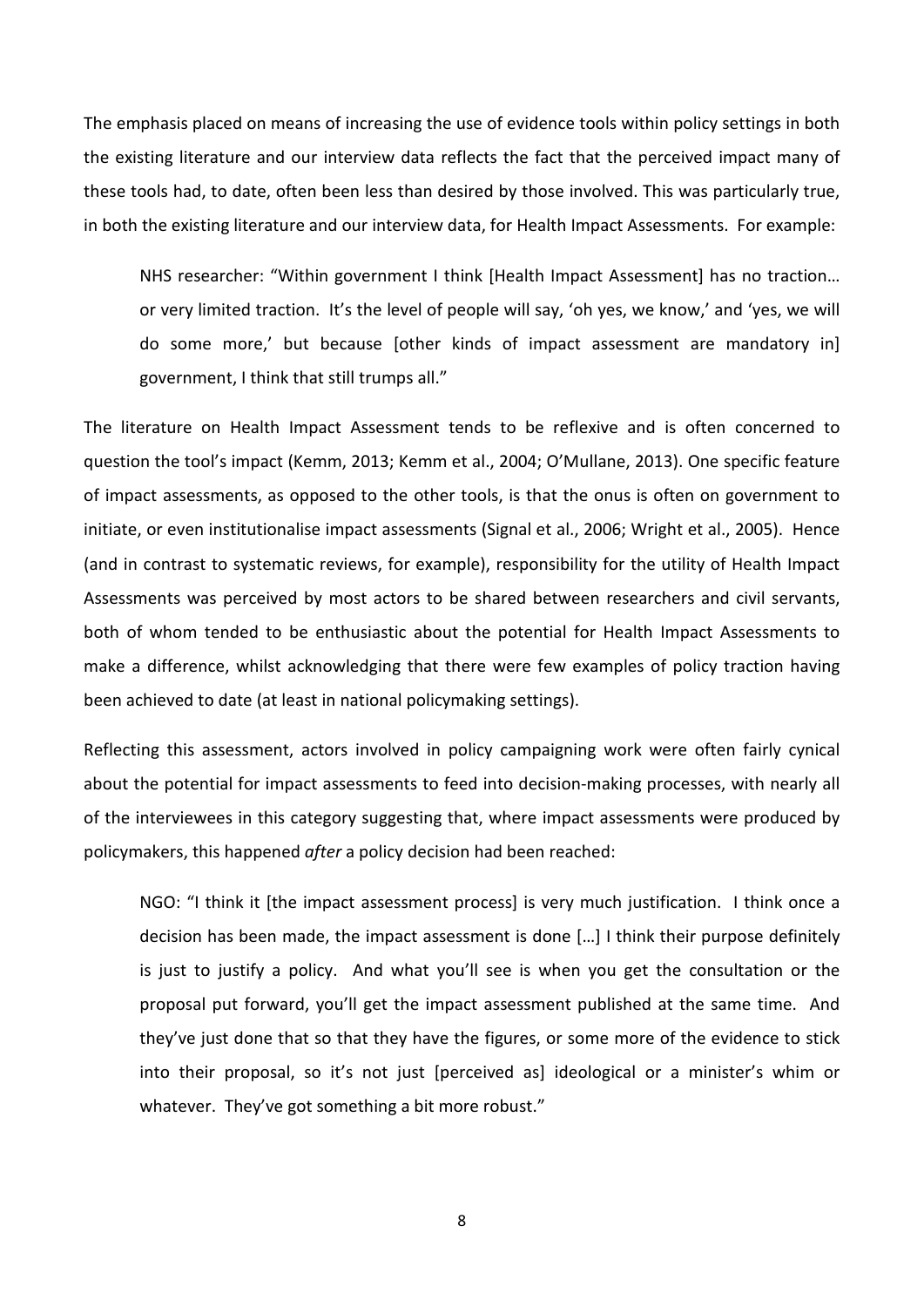It was largely for this reason that interviewees based in campaigning organisations said they did not generally analyse or respond to the government's impact assessments (or produce their own alternatives). In other words, contesting the information within impact assessments, or the recommendations made in an official impact assessment, did not generally (at least at the UK / English national level) appear to be perceived as a valuable use of resources in efforts to influence policy decisions (there was some evidence to suggest impact assessments may play a more significant role in policy debates in Wales).

Where policy actors did describe Health Impact Assessments as of value, this did not tend to be because it was claimed the process had introduced new research evidence or changed outcomes of decision-making; rather, policy actors often attached value to the *process* of being involved in an Health Impact Assessment (Finer et al., 2005, p. 281; see also Mathias and Harris-Roxas, 2009; Signal et al., 2006). This kind of more process-orientated contribution is reflected in the following interviewee's account:

Senior academic, Health Impact Assessment practitioner and policy advisor: "I've got a vested interest in saying, 'of course it's fantastic and it does work' but the advantage of Health Impact Assessment is that it can ensure that you bring different people round the table so they're forced to think in a different way..."

It may be that taking part in a consultative, reflective process, as part of a Health Impact Assessment, allows policymakers to find rare space for contemplation and/or enables them to engage more directly with other actors than they otherwise might. As policymakers involved in a Health Impact Assessment in New Zealand said, the process did not introduce new evidence, but simply allowed space for 'under-considered' evidence to be given greater attention (Harris-Roxas et al., 2011).

Of the various 'evidence tools' in Box 1, *researchers* have been particularly supportive of the notion that systematic reviews can help channel research evidence into decision-making processes (see Lavis et al, 2005). Yet, on the whole, policy actors were dismissive about the potential for systematic reviews to support the flow of evidence into policymaking. Only one interviewee, a policy campaigner, directly claimed that systematic reviews functioned to bring new ideas onto the policy agenda: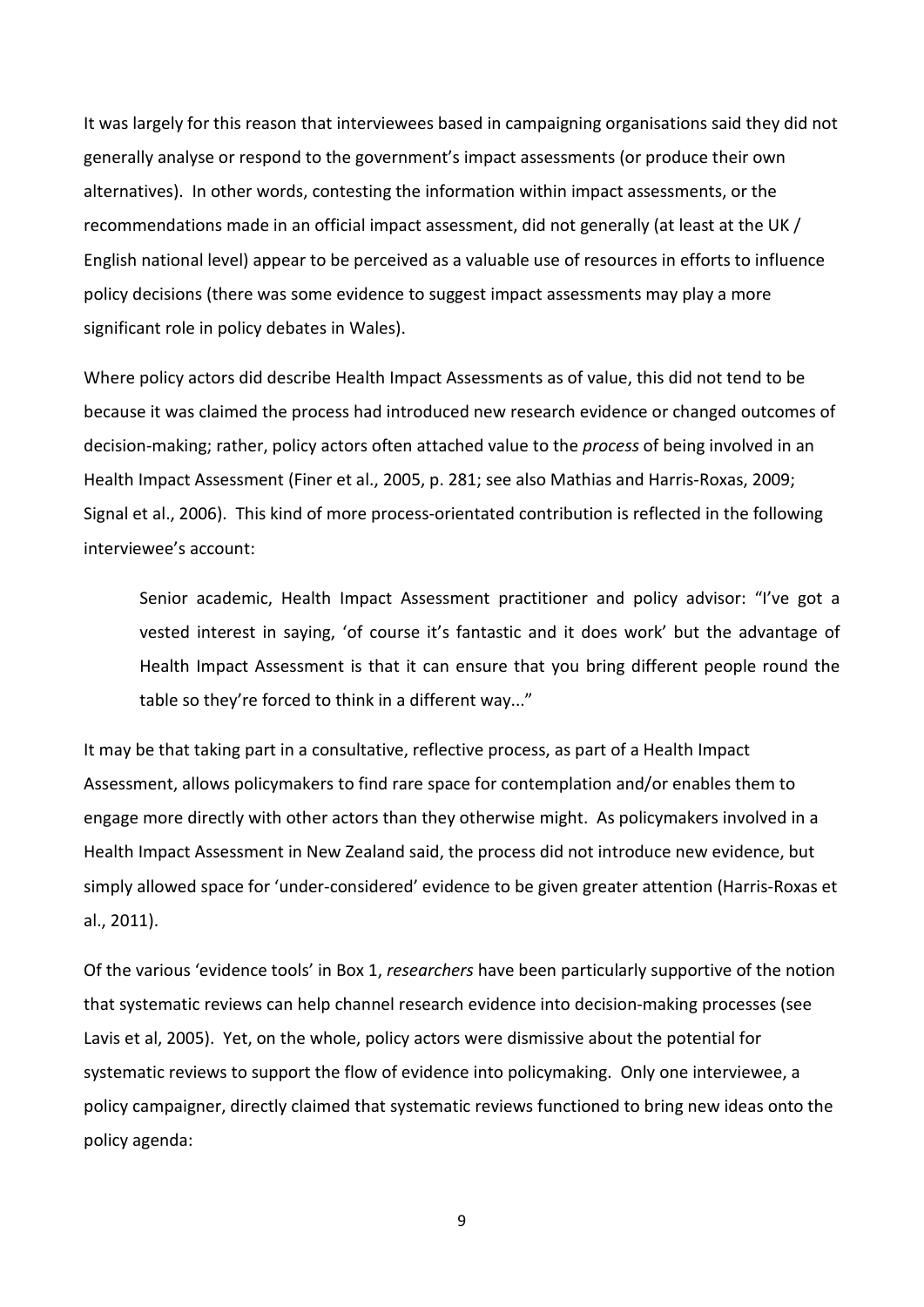NGO: "Systemic reviews, alongside any new evidence, really can be a driving force for something new."

Six other interviewees claimed that, despite having a limited impact to date, the rise of systematic review methodologies was an important development in the context of efforts to improve the use of public health evidence in policy. Likewise, one Canadian study which surveyed Ontarian policymakers on several occasions during a 5 year period, concluded that organisational culture had become more supportive of systematic reviews (Dobbins et al., 2004). This suggests that some policy actors are open to the idea that systematic reviews have the *potential* to play a greater role in public health policymaking. However, 13 interviewees, including the following two, said they perceived systematic reviews to be an essentially academic endeavour, better suited to identifying gaps in existing research than to providing tangible answers to policy questions:

Former civil servant (England): "I think you always come to systematic reviews thinking its core message is going to be, 'more research is needed…' [Perhaps] that's a bit hackneyed but…"

Knowledge broker: "People were talking about systematic reviews and how fabulous they are, but actually a lot of the time […] there's just not enough evidence to say one way or the other [which] can be extremely frustrating."

In this context, eight interviewees suggested that the value of systematic reviews for policymaking purposes might have been 'oversold' by academic researchers. This included the following academic interviewee (who had experience of working as a policy advisor on public health issues and who had also personally undertaken systematic reviews):

Senior academic: "I suppose part of the problem is that […] users don't know what it is they're asking for, so if it's just a topic area then I guess the risk is that you just think, 'oh, we want a systematic review' but it might not be appropriate, it might not be necessary, there might be nothing to review. I think some of that's researchers' fault as well, that you go round saying, well, 'systematic reviews for everything,' but not everything needs a systematic review."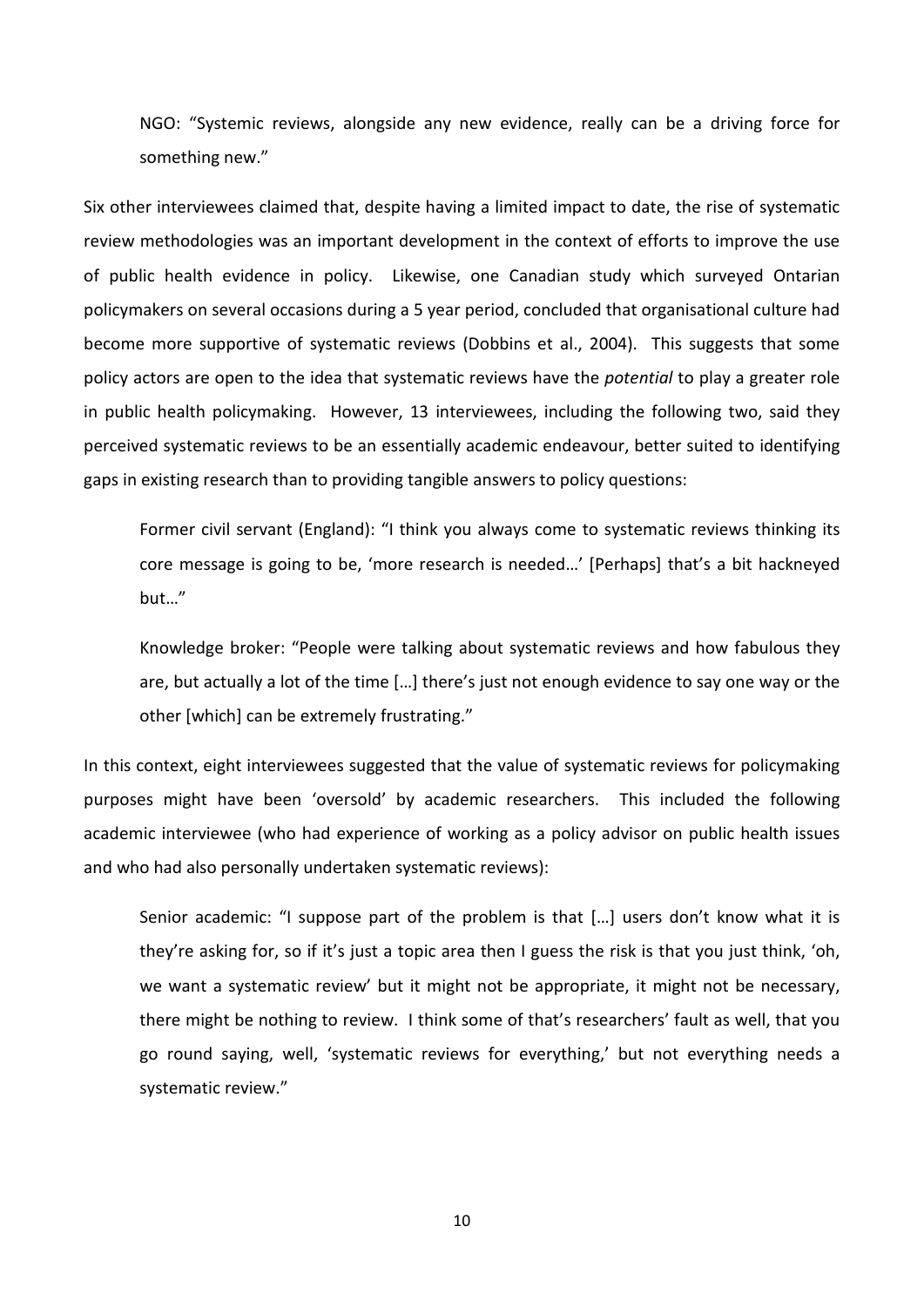Where interviewees did claim that systematic reviews had been useful in policy debates, this tended to be in the context of reviews that had been commissioned to support policy positions that had already been decided-upon (rather than to inform those positions). For example:

NGO: "In the [blank] campaign, we commissioned… a report [systematic review] on the impact [a particular policy change] might have on [public health outcome] because it was clearly an argument that was being used against that measure by the [relevant] industry. So within the policy debate we really needed to marshal the evidence to rebut their argument. So… you're trying to commission reports that will help you have the debate by producing strong evidence when they [those opposed to the measure] are making different claims against you."

Similarly, several policy actors suggested the decision of the UK government to commission a systematic review of evidence relating to the potential impacts of introducing standardised packaging of cigarettes stemmed from a desire to provide support for a policy position that was, at that time, already favoured (rather than to inform a decision-making process as to what kinds of policy options might be most effective).

Overall, whilst many of the policy actors (in both the literature and our primary data) felt that impact assessments and systematic reviews offered *potential* means of improving the use of research in policy, there was little evidence to suggest that either tool has so far had the kind of *instrumental* influence on decision-making that some public health researchers appear to have anticipated (i.e. where these tools inform policy positions and choices).

In contrast, both the (limited) literature we could identify concerning economic tools for decisionmaking and our interview data suggest that scenario modelling is widely perceived by policy actors to be highly influential, even fashionable, in a UK context:

Academic with policy experience: "So like this minimum pricing thing, I don't think the Scottish government or the UK government would be talking about minimum pricing without [modelling], because they can say, 'we want to do this because it will save this many thousand lives', and that is *gold dust* for policymakers - that's the number they all want. So for that reason they're incredibly, incredibly important."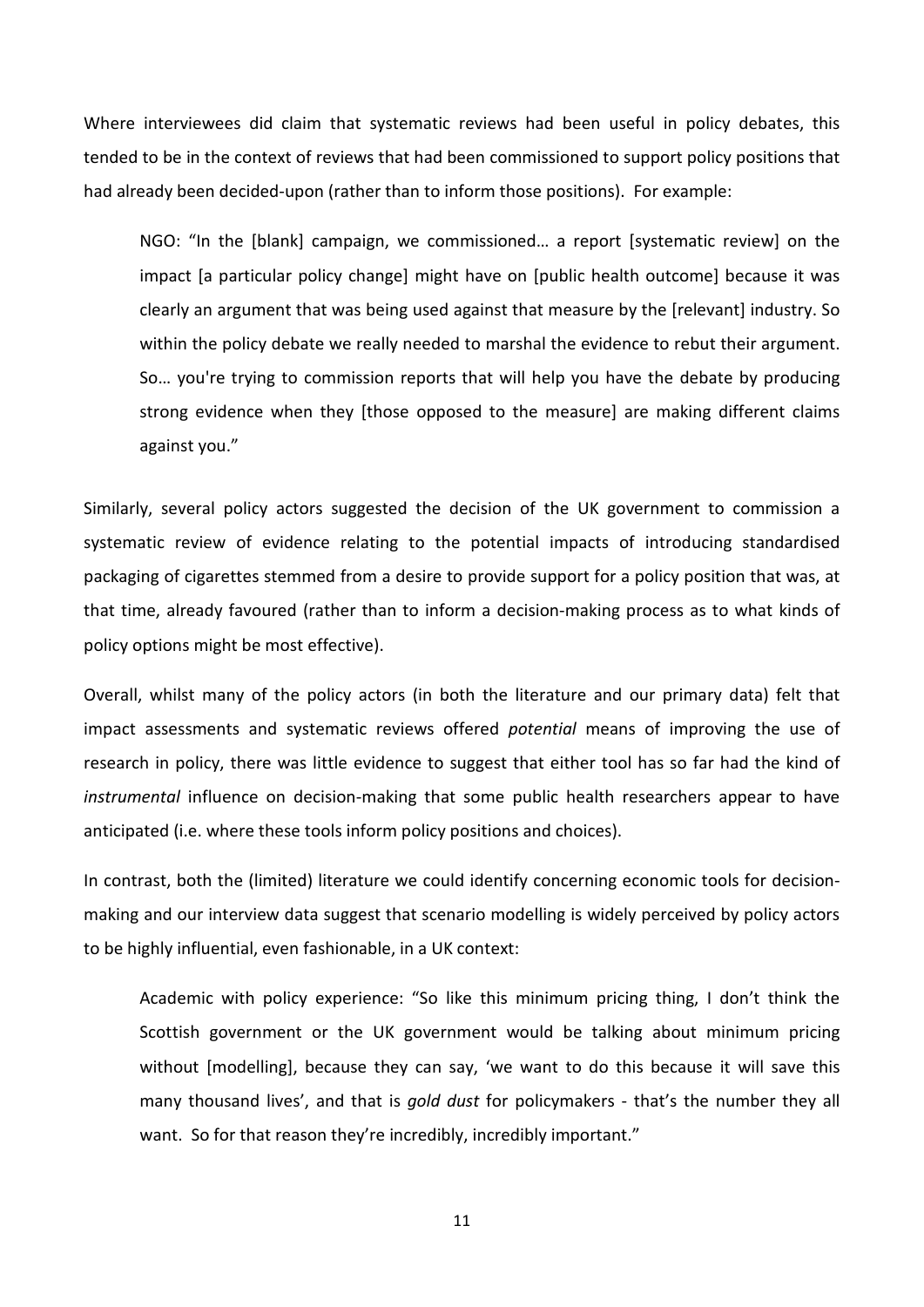Senior civil servant (England): "So there's a Sheffield study on pricing of alcohol for example [i.e. the modelling]. Now that is a clear example of people are arguing the toss, probably many of them in complete ignorance of what it actually says but it's got a real profile. So that kind of thing has a real impact."

Almost all of the examples of policy actors reflecting on the impact of economic modelling (including the above two quotations) relate to recent debates around introducing a minimum price per unit of alcohol in England and/or Scotland and all suggest that economic modelling played an important role in these debates (Katikireddi et al., 2013; 2014). Despite the enthusiasm of interviewees, however, it remains hard to discern whether this influence has been instrumental (shaping the policy idea itself) or whether it has simply been used by those already supportive of the idea in their efforts to attract wider support for this policy proposal. Whatever the case, it is clear that policy actors found the kinds of projections provided through economic scenario modelling highly appealing. This is despite the fact that, as the second of the above quotations implies, policy actors were often conscious that they did not fully understand the processes and assumptions involved in modelling. The attraction, as the first interviewee quoted above notes, was explained by the ability of this kind of tool to provide "the number they all want". This suggests that the credibility of this 'evidence tool' in research/scientific terms may be relatively less important for achieving policy influence in policy debates than its ability to provide concrete answers to policy questions (see also Stevens, 2011). In the following section, we explore in more detail which features of evidence-tools appeared to inform policy actors' perceptions and experiences of them.

#### *Key features of evidence tools*

In both the literature we reviewed and our interview data, several key features of the evidence tools were repeatedly mentioned as helping to explain the varying impacts of different kinds of 'evidence tool'. In this section, we describe each of these, concentrating on the extent to which the features appear to enable/achieve scientific credibility and/or political utility. The value of these different features will undoubtedly vary in different policymaking contexts: for example where action is deemed urgent, the time-saving credentials of a tool (see section 'a') are likely to hold particular appeal.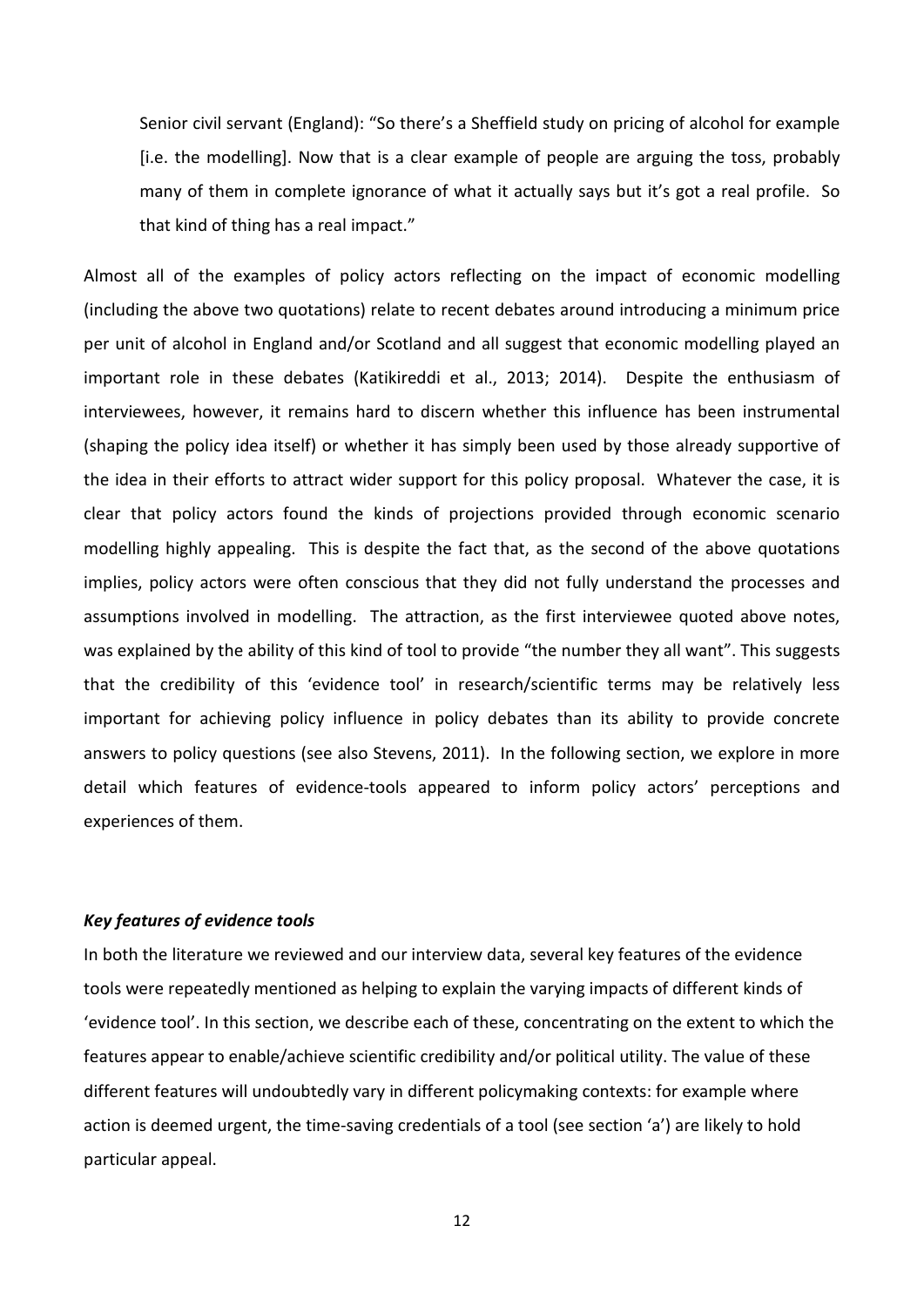#### *a. Time-saving opportunities*

One of the key advantages of 'evidence tools' referred to in the public health literature (particularly where systematic reviews are being promoted for policy purposes) is the potential for saving time and other resources. Policy actors working in time-pressured environments (and not always with sophisticated research skills) may be unable to systematically locate and critically assess large numbers of relevant studies. The assurance that appeared to be provided by the 'evidence tools' this paper focuses on were attractive in so far as they enabled policy actors to take shortcuts to understanding and appraising the available research. This was most apparent when interviewees were discussing systematic reviews, where interviewees referred to their ability to provide 'the status of evidence' without requiring time-consuming 'trawling'. In contrast, impact assessments (more often conducted within policy settings) tended to be perceived as unhelpfully timeconsuming (a point that the emergence of rapid forms of Health Impact Assessment is intended to address - see Harris-Roxas et al., 2011; Ward, 2006). Nonetheless, as the following civil servant reflected, once produced, impact assessments could also provide time-saving opportunities:

Senior civil servant (Scotland): "The current one [we're] dealing with […], my lord, people sweated blood to produce it, and it's a great big, thick thing. But we're actually using it for multifarious purposes - a lot of questions that come in [and] a lot of them we can either just send them the impact assessment or point them towards it [...]. So they are good things."

Both the literature and interview data suggest that all of the 'evidence tools' considered in this paper can serve to collate and appraise existing evidence in ways which, once produced, save policy actors time. However, the time-saving potential of these tools was generally dependent on the provision of (human or financial) resources to support their production, which was perhaps why none of our interviewees suggested time-saving opportunities alone informed their use of 'evidence tools'.

#### *b. 'Interpretive flexibility'*

The accreditation and/or promotion of impact assessments and systematic reviews within health contexts by influential organisations such as the Cochrane Collaboration and the World Health Organisation suggests that there is a consensus (if not uniformity) around the particular process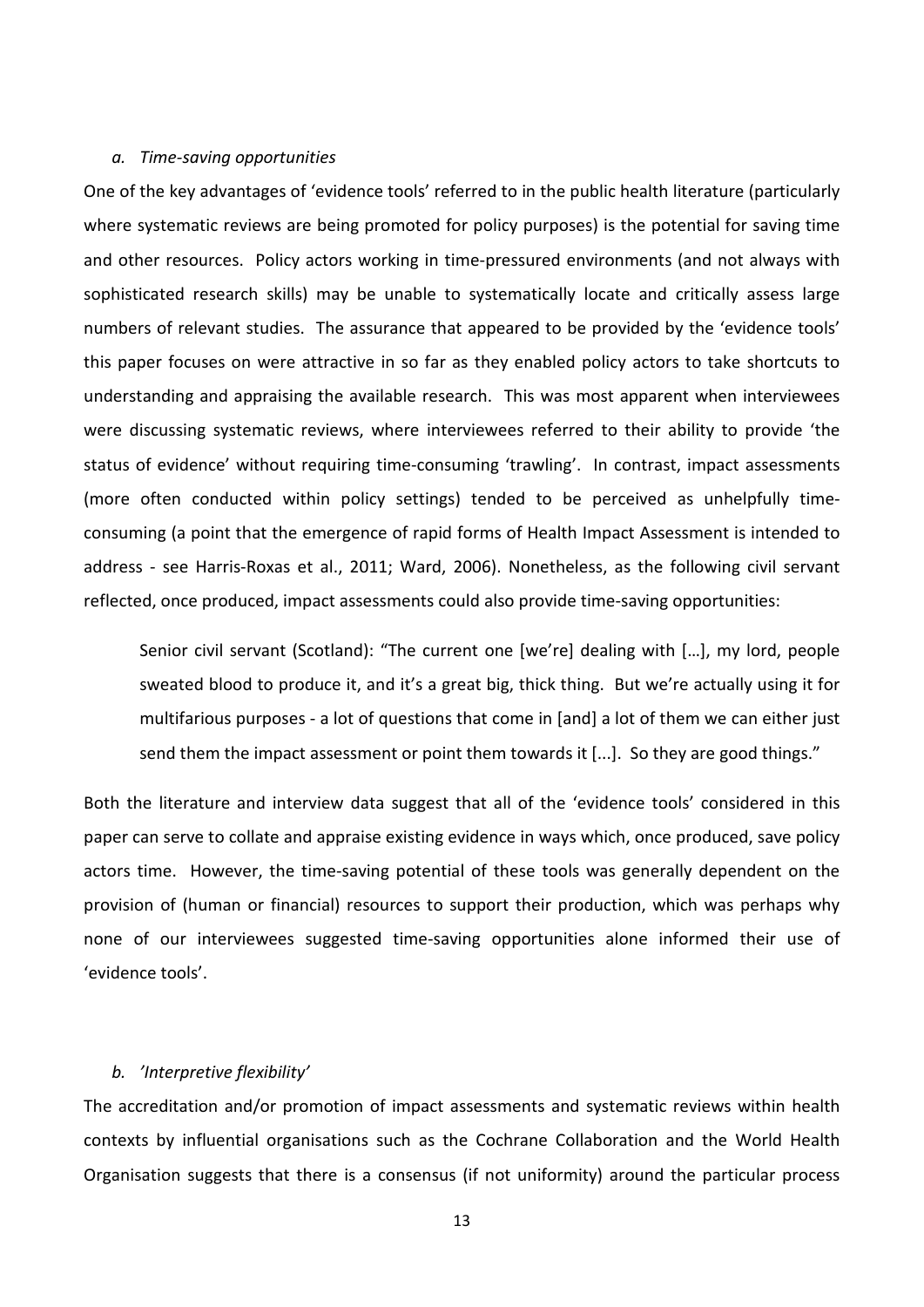and benefits offered by these tools. The implication is that these are standardised, even mechanistic, devices which will generate unequivocal, 'objective' findings to inform policy. Yet, it is clear from the literature we identified (Boaz et al., 2006; Drummond et al., 1993; Drummond and Jefferson, 1996; Harris-Roxas and Harris, 2011; Hoffmann, 2000; Kemm et al., 2004) that there are, in reality, multiple ways to approach each evidence tool. From the perspective of political utility, the potential to 'flex' to suit particular decisions and contexts, "interpretive flexibility" or "plasticity" in Star and Griesemer's (1989) terms, appears to be an advantage. After all, (as we discuss further below) the purpose of policy actors' search for evidence might vary. However, this flexibility also challenges the idea that 'evidence tools' provide coherent, objective (or replicable) summaries of the available evidence, as the following academic interviewee reflected:

Senior academic (with policy experience): "The mistake is thinking that anybody who does a systematic review will come up with the results of somebody else that does a systematic review. [...] The idea of a neutral systematic review's silly... I don't think they necessarily hurt, but it hurts when you present these things as if they're somehow neutral."

The above interviewee's comments reflect broader critiques of the notion that research can ever be neutral or objective, being always (to some extent) a process of interpretation (Hacking, 1999). Yet, as we discuss in the following sub-section, in order for it to be meaningful to have conducted, or employed, 'an' impact assessment, economic evaluation or systematic review in policy contexts, our data also suggest that it is necessary for the labels to continue to convey some degree of technical consistency. Indeed, were this not the case, all of the processes could simply be described as 'evidence-gathering' or 'synthesising'. Hence, although civil servants and politicians both stressed the need for research to adapt to policy 'needs', the sense of coherence implied by the various labels of the particular evidence tools in **Box 1** also seemed important to their political utility.

#### *c. Conveying credibility to external audiences*

Our data suggest that this is partly because the perceived external coherence of 'evidence tools' enables such tools to provide some sense of 'quality assurance', reassuring policy actors as to the quality of the research evidence they are employing and serving to demonstrate this to broader, public audiences: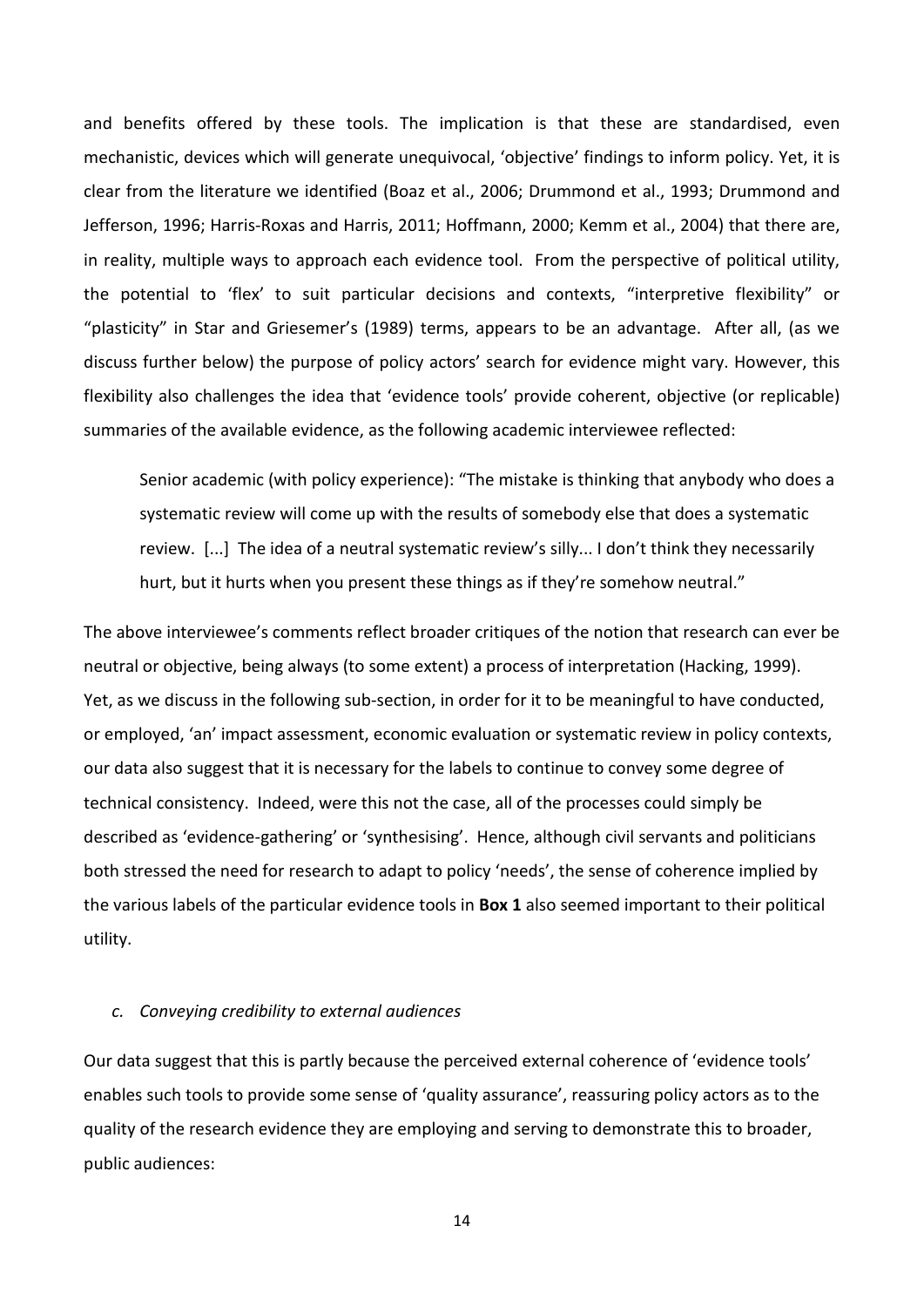Academic (with policy experience): "So reviews, particularly systematic reviews, I don't think policymakers often understand the difference between them but what they want is a review that they can trust, and trust […] is a big issue in research."

Senior academic (with policy experience): "I think that they do make a difference because if policymakers see that the review is systematic and they understand what that means they're more likely to trust it than just some literature review or a single paper. Hence why they commissioned the systematic review of plain packaging [for cigarettes], because they want the public to think that that's a comprehensive assessment of the evidence."

Reinforcing the above quotations, many of our interviewees suggested some sense that the outputs from 'evidence tools' could be *trusted* was extremely important. Whilst the literature and interviews both contain some examples in which policy actors were depicted as being engaged in high level methodological debates regarding particular outputs from 'evidence tools' (see, for example, Katikireddi et al., 2013), there are rather more references to 'evidence tools' representing accepted indicators of quality which operate as means of reassurance for policy actors who may not have the time, or the training, to engage in detailed methodological discussions. Nonetheless, it is also clear from our interview data that the labels of the various 'evidence tools' outlined in **Box 1**  are not, in themselves, usually a sufficient basis for trust. Rather, interviewees highlighted *authorship* as a crucial aspect of policy actors' faith (or not) in the outputs from particular 'evidence tools'.

Civil servants, politicians and actors working in campaigning organisations all emphasised the importance of feeling able to trust particular researchers and, therefore, to trust the outputs they produced. In most cases, interviewees suggested that they themselves, or others in their organisation, had applied a number of criteria to assess whether or not they deemed a researcher (and, by implications, the outputs they produced) credible and trustworthy. However, the institutional location of researchers also seemed to be important and it was clear that public health research outputs originating from researchers in academia or the public sector tended to be deemed more trustworthy than research outputs from commercial sources. One MSP, for example, dismissed a synthesis of evidence which challenged some of the economic modelling of minimum unit pricing on the basis that "it was paid for by the industry," arguing that this constituted "a kind of inappropriate relationship." Yet, although researchers' *affiliation* with academic institutions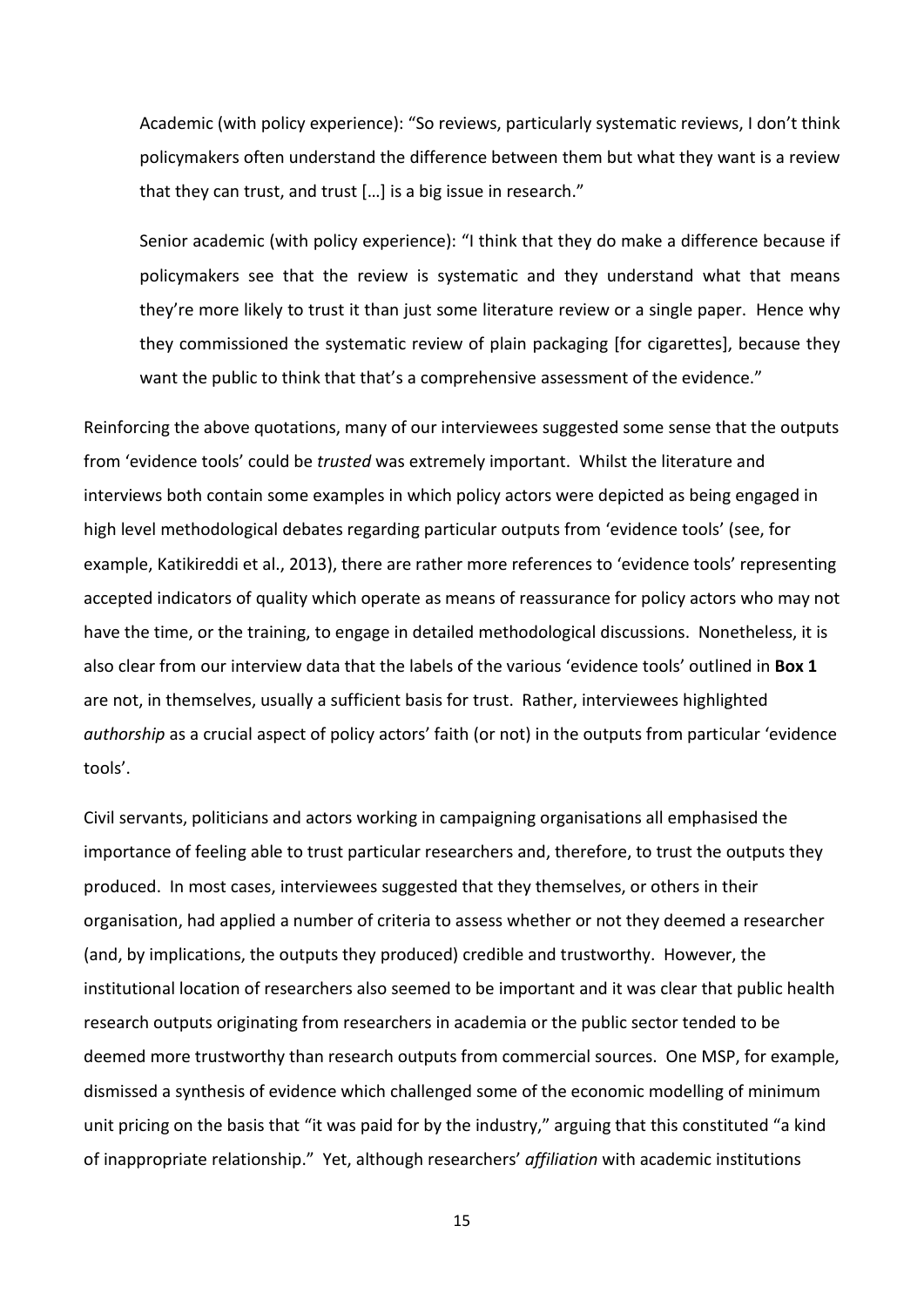seemed to enhance the credibility of 'evidence tools', our data also suggest that the factors informing the political credibility of 'evidence tools' was distinct from, and occasionally at odds with, academic interviewees' assessment of a tool's scientific/academic credibility. This was most apparent with *economic* approaches to synthesising evidence, with several academic interviewees questioning the legitimacy of such approaches in public health contexts:

Academic with policy experience: "Cost benefit analyses conceal too much. […] As soon as you add up everything into a single number you are concealing far more than you are actually illuminating. And it's when you just get numbers that are completely meaningless, you know, I've been involved with them. I think at one stage I estimated the social cost of [blank – health issue] I believe is however many hundred billion dollars, but what does that number mean? And I don't think ever bundling these things up - there's so many value judgements involved and it just becomes black magic."

Senior academic: "So much of that stuff [economic analysis of potential policy changes] is just based on plucking numbers out of the air, and I do think we should worry about [that]. I totally understand the desire to put a monetary value on something, or to quantify, if we build this motorway how many more lives will be saved or lost? But usually we don't have the quality of data, let alone understanding of the relationships, just the quality of data to support it."

The single paper we identified on policymakers' perceptions of cost-benefit analysis (in road safety policy in European countries not including the UK) suggests concerns about the ethical and emotional issues involved in attaching monetary value to health-related outcomes (including lives saved/lost) can also be identified in other policy contexts (Bax et al., 2009). In our data, however, most interviewees suggested that economic approaches to decision-making were attractive to policymakers, even where such calculations were deemed 'spurious' in research-focused settings, as the following section explores.

#### *d. Providing clear, quantifiable answers to policy questions*

As the following quotation illustrates, several interviewees indicated that they felt economic approaches to decision-making were valued by policy actors because of the clarity and specificity of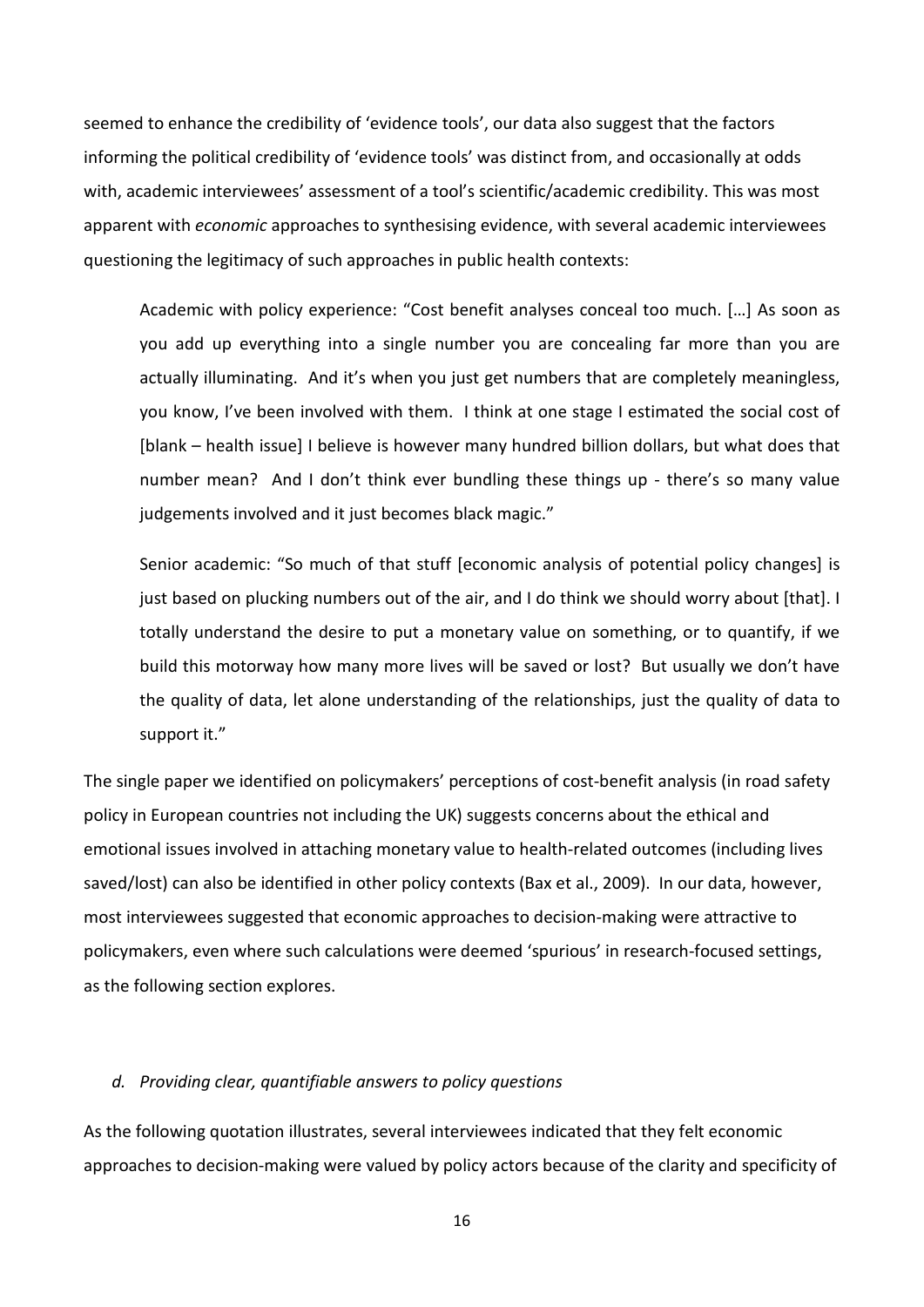the answers they appear to provide to policy questions, even where the process of calculating a specific figure seemed questionable to researchers:

NHS researcher: "We aren't always able to quantify, sometimes because it's unhelpful or impossible, but that's not great, and we don't always monetise things, and again the dominance of that approach, cost-benefit or other forms of financial calculation, however spurious they often are, has, I think, great power in some sort of policy and decision making."

This was true for references to the modelling of minimum unit pricing for alcohol undertaken by Sheffield University researchers:

Academic (with policy experience): "The sort of policy modelling that Sheffield have done, you know, if we introduce a minimum price of 40p, what will be the impact on different groups in a whole range of different domains? That's fantastic and has been massively, massively influential."

In the case of modelling, the (limited) available literature and our interview data both suggest that policymakers are attracted by the ability of this kind of 'evidence tool' to provide very specific answers to policy questions (Katikireddi et al., 2013), whilst enabling them to 'try out' different scenarios (Taylor-Robinson et al., 2008). However, one study concluded that the clarity offered by modelling can be "a double-edged sword", noting that models which try to mirror the complexities of real life are often "clouded by methodological considerations" whilst "simple, understandable models are criticised for being over-simplistic and unreal" (Taylor-Robinson et al., 2008, p. 214). This was to some extent evident in our interview data; many of the interviewees who spoke positively about economic modelling were extremely critical of the rather simpler approach of undertaking cost-benefit analysis precisely because they perceived it to be 'over-simplistic' and unrealistic. However, rather than being put off by the complexity of economic modelling, part of its allure for some interviewees seemed to emanate from the 'mystique' of its more complex methodological approach.

The perception that economic evaluation and modelling provide clear, policy-relevant questions was not (at least in our data) mirrored by interviewees' perceptions of the other kinds of 'evidence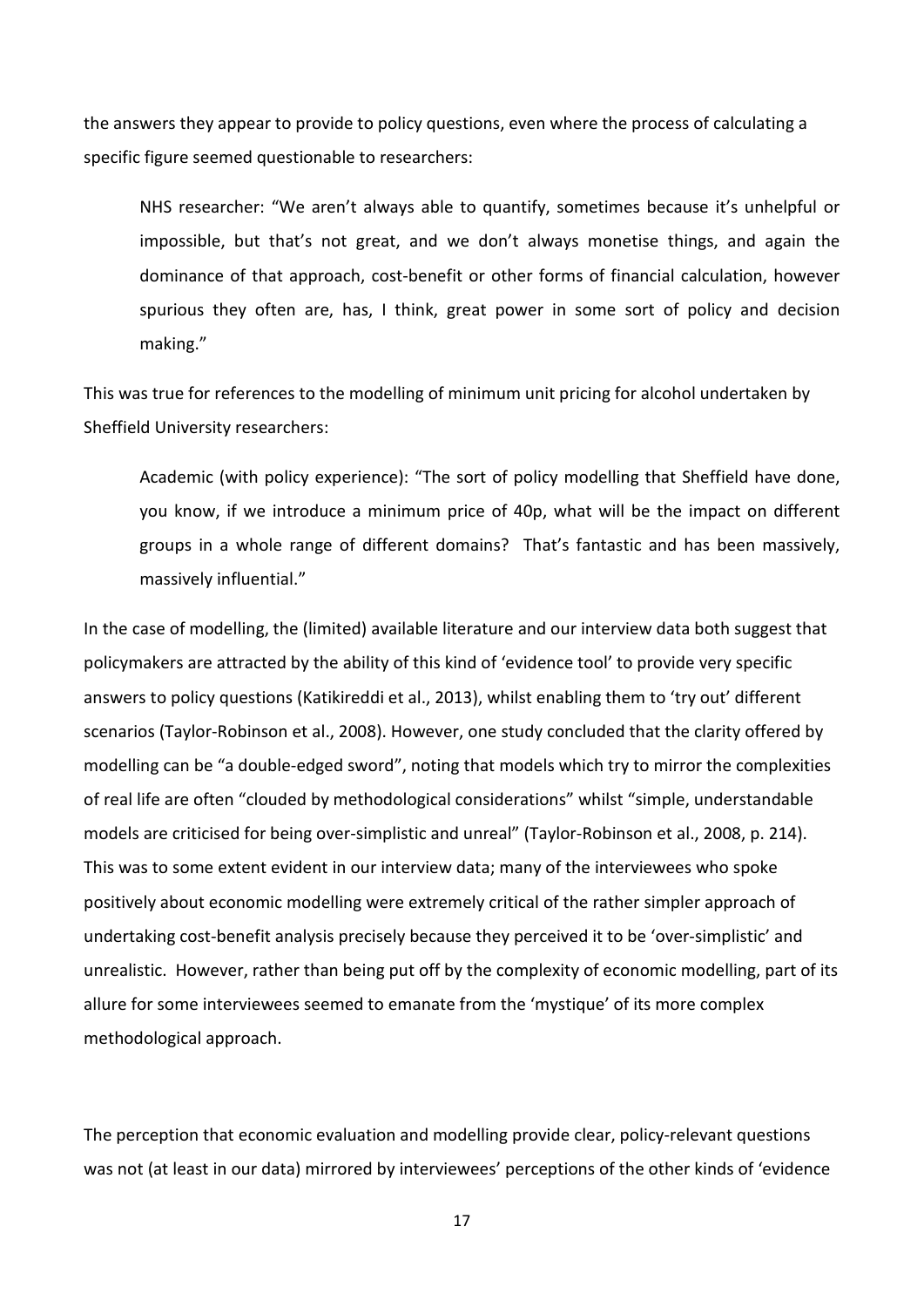tool' we considered. Indeed, although researchers have promoted impact assessments and systematic reviews as tools suitable for policymaking purposes (Kemm, 2013; Lavis et al., 2005), many of our interviewees were sceptical about this. The following interviewee, for example, highlighted the 'unhelpful' consequences of the 'lens widening' approach of impact assessments:

Civil servant (Scotland): "You might find out that your transport intervention has some kind of positive health impact, but the impact assessment won't tell you whether it's an efficient way of generating that kind of health impact…. And ultimately that's the kind of problem that decision-makers are faced with; should we spend this billion on this intervention or that intervention? […] It might help policymakers cover their backs and so forth but I don't think it's a particularly useful decision-making tool."

Systematic reviews were, likewise, criticised on the basis of a perception that they were usually unable to offer a clear 'steer' on the best way forward. On this basis, our research suggests that, of the various 'evidence tools' this paper considers, scenario modelling appears to be perceived by policy actors as the most 'useful' in policy and political terms. Indeed, one interviewee (a public health researcher working within the NHS) suggested that scenario modelling was "so powerful" that, as more policy actors 'bought' the idea, the outputs of modelling were becoming extremely difficult to challenge.

#### **6. Discussion**

In focusing on practical, technical advice about increasing/improving the use of 'evidence tools' in policy settings, the existing literature largely seems to ignore policy actors' real-life experiences, and perceptions, of such tools. This is important because our findings challenge the idea that 'evidence tools' are capable of providing the technical, supply-side solution to the under-use (or selective use) of evidence in policymaking that some public health researchers appear to have hoped. Indeed, the search for a technical solution to the 'Sisyphean task' of improving the impact of public health research on policy (Bambra et al., 2011) looks increasingly questionable if one accepts the essentially political nature of policymaking.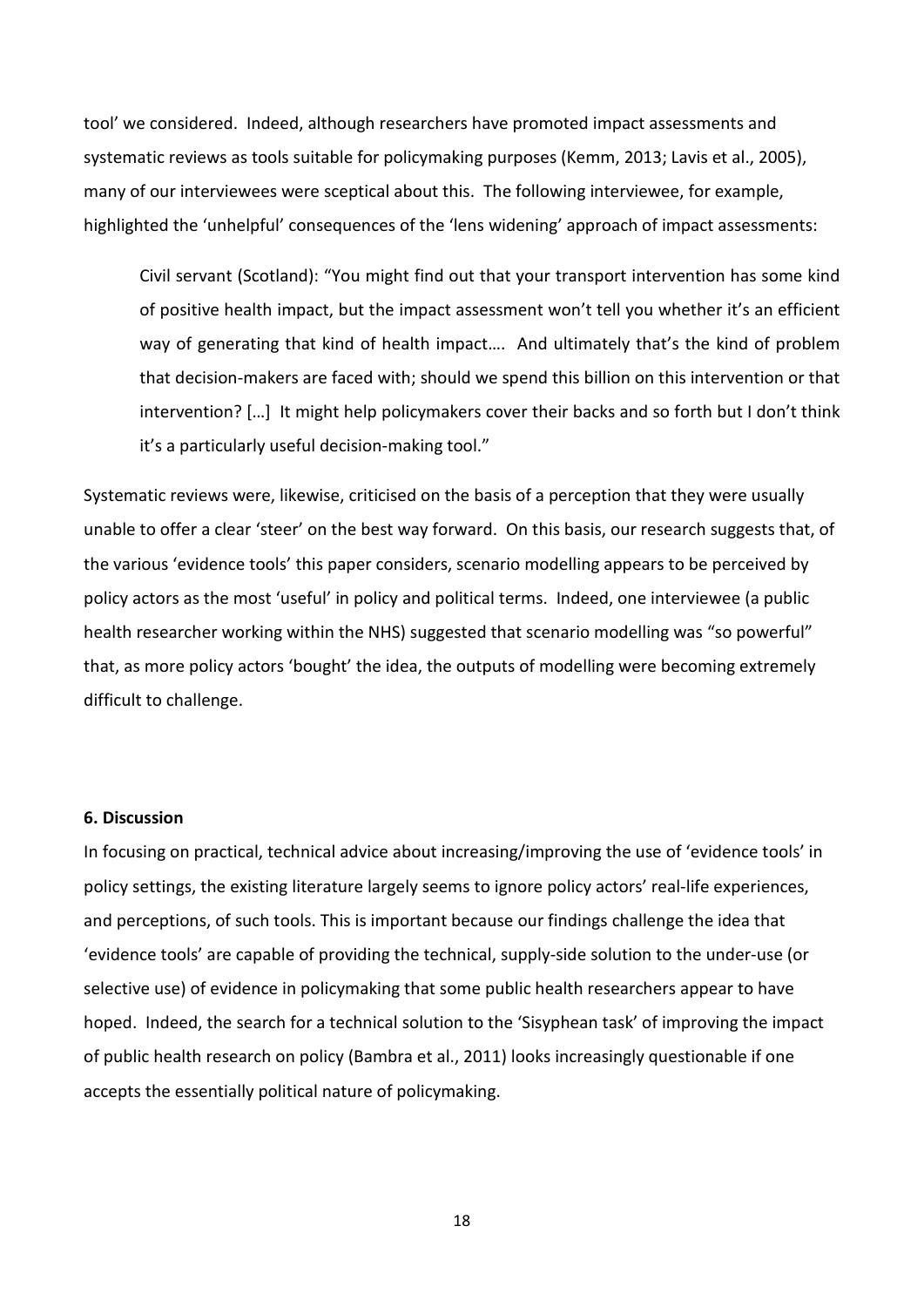What becomes clear in the findings presented above is the extent to which features that are clear advantages in terms of political utility may be the very same features that lead actors to question the scientific/academic credibility of 'evidence tools'. In **Table 4**, we illustrate a number of features which can be perceived as either strengths or weaknesses of the tools, depending whether one is thinking about the tool from a scientific or policy perspective (the presentation as a set of two opposing columns is simply a heuristic device; as the arrow in the first row suggests, it may be more useful to consider these strengths and weaknesses as being positioned along a spectrum, with politically utility at one end and scientific credibility at the other). Notably, in the case of economic evaluation and modelling, no 'scientific' advantages were identified in the reviewed literature or in interviews<sup>[1](#page-1-0)</sup>; this might be due to the fledgling state of this literature in the field of public health, or because this is a family of tools tailor-made for the world of policy.

#### **<Please insert Table 4 here>**

The 'black magic' (or at the very least the 'black box') of scenario modelling is an excellent illustration of the way in which a feature of the tool that troubles actors operating in researchfocused environments can simultaneously offer political advantages in policy settings. From a policy perspective, the status of 'expert' authorship is certainly not threatened, and may even be enhanced, by a lack of transparency in method. In the case of minimum unit pricing for alcohol, one academic interviewee with policy experience remarked that "it is possible for people to really be very critical about it if they want to. The alcohol industry have been a bit rubbish at doing this, because I don't think they have anybody good enough to understand what's going on." Even when, as others have found (Katikireddi et al., 2014), an alternative model was constructed with industry support, this evidence was often viewed with suspicion due to a perception that its (commercial) authorship undermined its credibility.

 $1$  This is not to say that the identified literature is unenthusiastic about the tool, simply that there are fewer examples (as well as less literature overall) where a researcher is essentially evaluating the impact of their own research, compared to the literature on Systematic Reviews and Health Impact Assessments.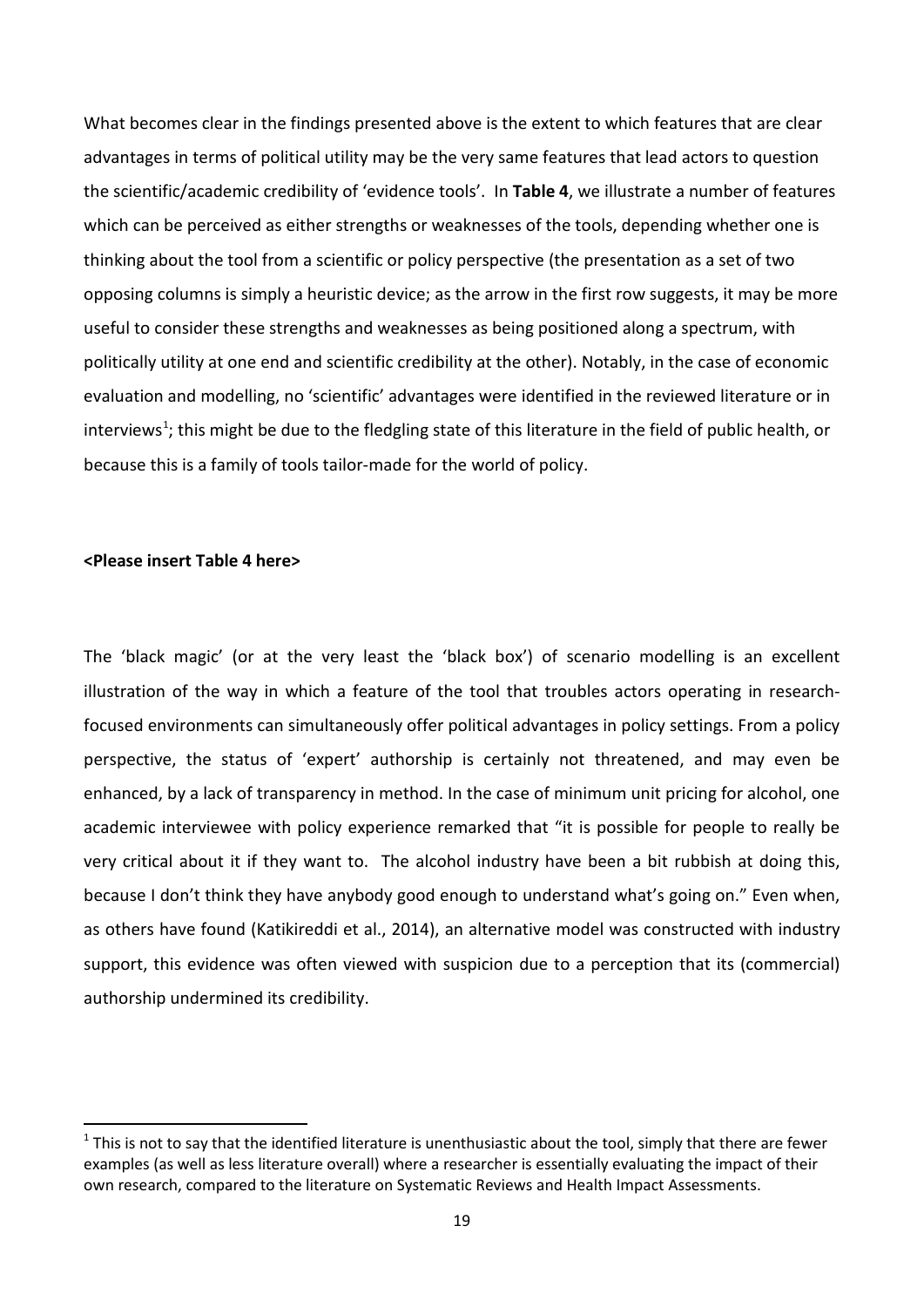Required to operate at the intersection of two distinct "modes of ordering" (Law and Mol, 2002), in which different standards of evidence apply, 'evidence tools' can rarely fully satisfy both scientific and policy demands. Indeed in some cases, as Fernler (this issue) demonstrates, these two sets of requirements can prove insurmountably different. Moreover, many of our interviewees pointed out that policy-making is (despite the best efforts of the EBP movement) a political, more than technical, business. This means that the way in which evidence and 'evidence tools' are framed in policy debates is itself often a political decision (rather than, necessarily, a reflection of the quality or credibility of the evidence/'evidence tool').

In some ways, the manner in which interviewees described 'evidence tools' being employed in policy debates reflects previous research which identifies a high degree of 'symbolic' use of evidence in policymaking (see Weiss, 1979), a role which is often viewed in derisive terms (although see Boswell, 2009). In other words, most of the individuals who had engaged in public health policy debates (in both the literature we identified and our interview data), suggested that 'evidence tools' tended to be employed by policy actors in ways which indicate that they might be better understood as 'research-informed advocacy tools'. In performing such a role, 'evidence tools' were reported as useful in persuading other policy actors, journalists or members of the public of the benefits of pursuing a particular policy proposal; in other words, as Boswell (2009) points out, the symbolic use of evidence constitutes an important function in policy contexts. In this sense, whilst not reflecting the 'instrumental' influence that many public health researchers seem to have hoped for, these tools are nonetheless active, evidence-informed agents in policy debates, helping one set of actors to promote their preferred approach with reference to syntheses of evidence.

Our data suggest that the three kinds of 'evidence tools' we considered vary in their persuasive capabilities in policy debates and, therefore, in their perceived political utility. Some of the factors we identified as informing the political credibility of 'evidence tools', such as authorship, apply equally across the different tools. Indeed, the extent to which tools associated with *academic* authorship appeared to be preferred by policy actors over tools from more commercial sources, underlines the fact that academic credibility and political credibility are, at least partially, related. Beyond this, however, the data suggest that some 'evidence tools' are deemed more politically 'useful' than others; scenario modelling, for example, emerged as a tool with particularly persuasive capabilities. We argue that this is not coincidence but rather a function of the fact that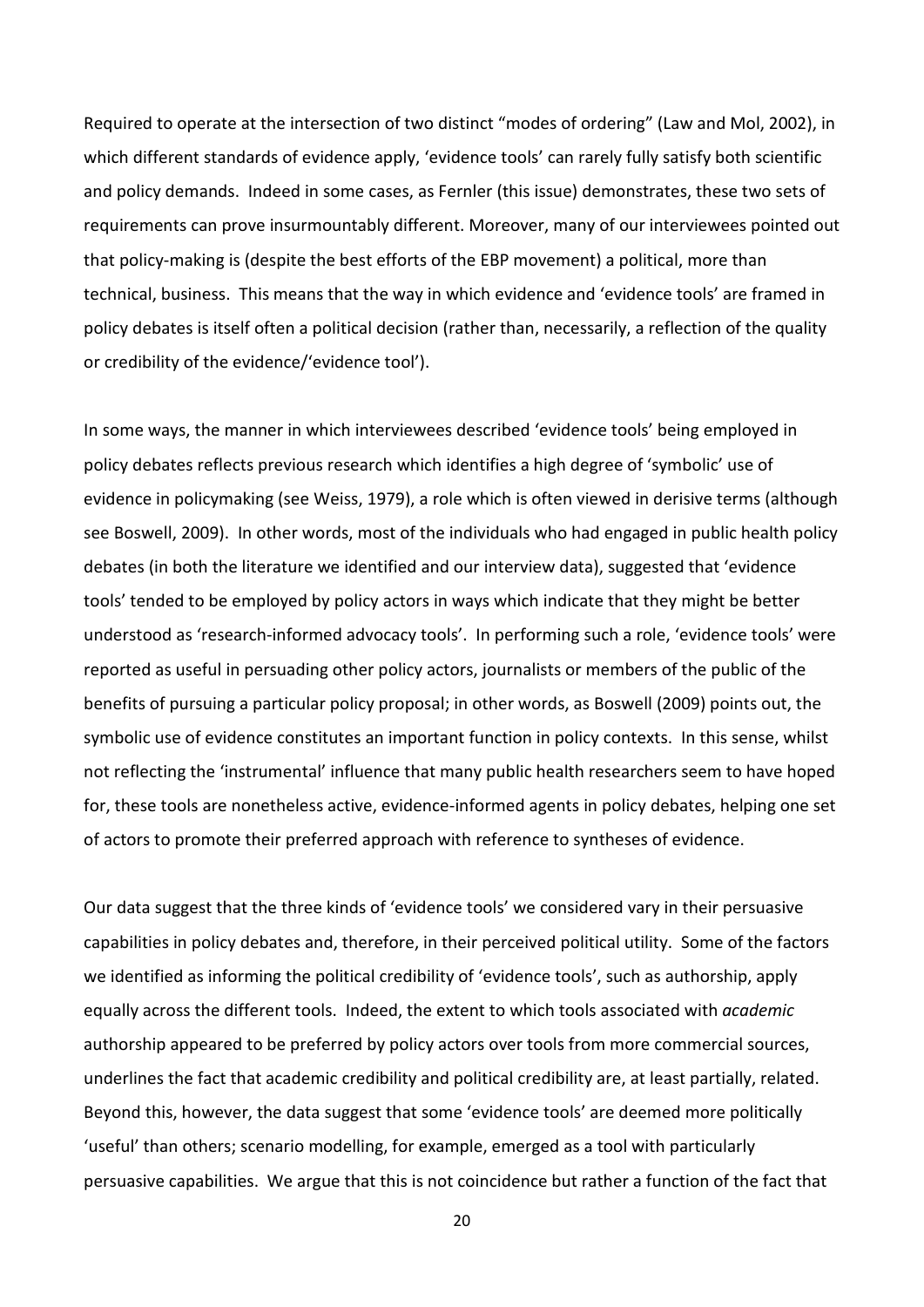scenario modelling is geared towards providing a sense of clear, quantifiable potential outcomes; the numbers, as one of our interviewees stated, that 'policymakers all want'. In this, it accomplishes what Callon and Law (2005, p. 731) describe as "qualculation": "a process in which entities are detached from other contexts, reworked, displayed, related, manipulated, transformed, and summed in a single space" (see also Jørgensen, this issue). Yet, at the same time, we were unable to identify a single interviewee who suggested that cost-benefit analysis, a more simplistic form of economic decision-making, was similarly persuasive. Rather, the attractiveness of economic scenario modelling for policy actors seemed to result from the fact that it was perceived to be relatively sophisticated (whilst simultaneously being capable of providing clear policy predictions). In other words, the relative influence of scenario modelling within public health policy debates, compared to other kinds of 'evidence tool', appears to reflect the 'black magic' of the process, combined with the 'gold dust' of quantifiable projected outcomes. This, in turn, we suggest, reflects the particular epistemic and political roles played by 'evidence tools' at the boundary of science and policy.

#### **Conclusion:**

In this article, we have argued that the fact that impact assessments, systematic reviews and economic decision-making tools have all been promoted as means of synthesising evidence for public health policy audiences suggests it is useful to consider them collectively as 'evidence tools'. Yet, to date, the literature and debates surrounding each tool appear to have developed in parallel communities, preventing much analysis of the similarities and differences between these contrasting approaches to synthesising evidence. In exploring the similarities and the differences in the roles these tools play in public health policy, we aim to make visible (and interesting) the epistemic work they do.

We worked to unpack the assumption, evident within a great deal of public health literature, that 'evidence tools', as professional guidelines, constitute 'objective' and impersonal tools to improve the use of health-related research in policy contexts. We demonstrate that the political purchase of 'evidence tools' within policy debates is highly variable and suggest four related features of these tools which inform the extent to which they are deemed politically useful: (i) the extent to which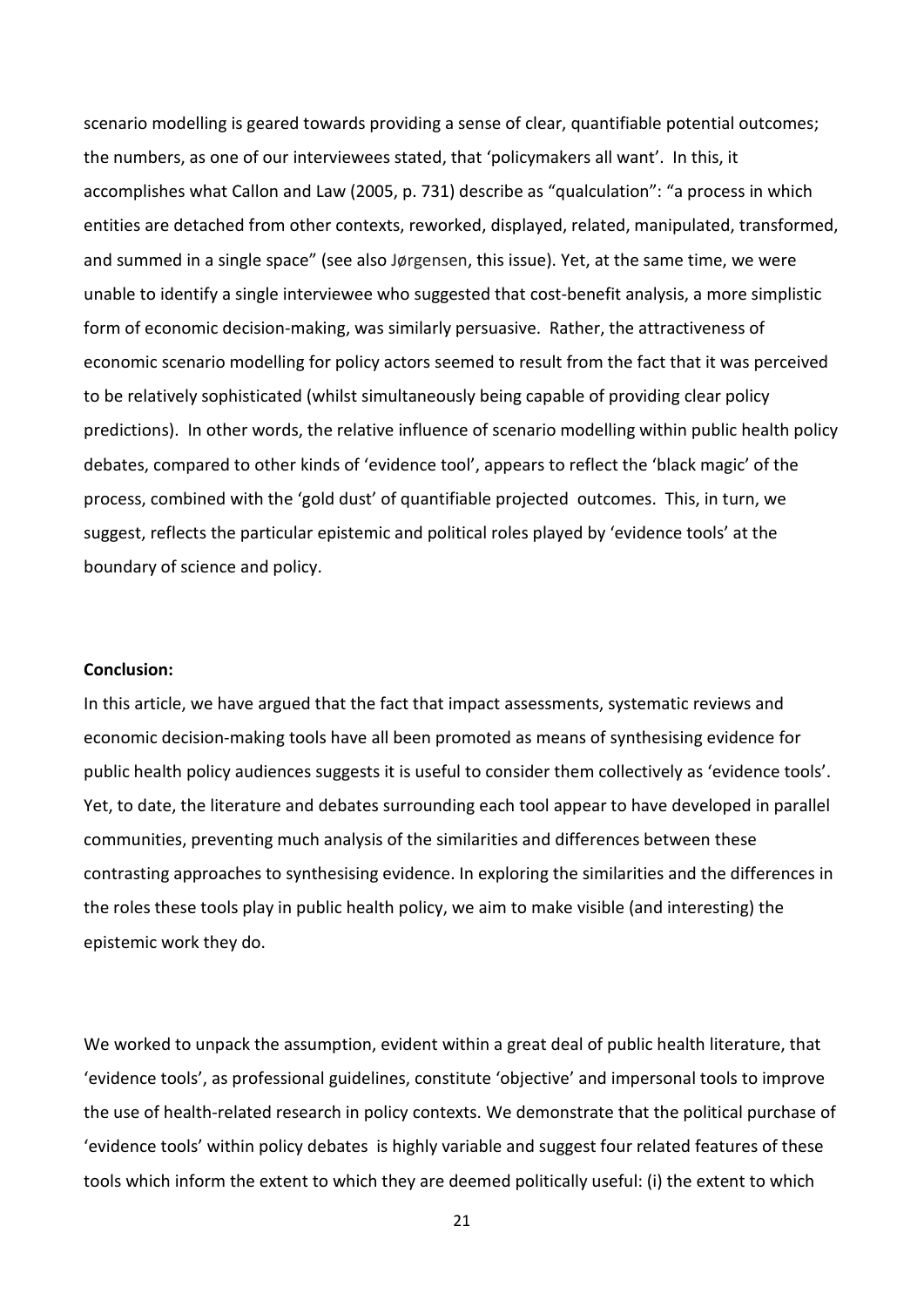they save policymakers time (which influences the extent to which they are likely to be employed at all); (ii) their ability to appear externally coherent (as a brand or label) whilst simultaneously being able to 'flex' to accommodate specific contexts or demands; (iii) the extent to which they are perceived as credible in policy terms (a feature which may have more to do with authorship than with any aspect of the tool itself); and (iv) the clarity (often numerical) with which they can answer specific policy questions. It is notable that, whilst the academic authorship of 'evidence tools' appeared to reinforce their credibility in policy debates, several of the features of 'evidence tools' which seem most desirable for policy actors were the very same features that academic interviewees suggested undermined their credibility in scientific terms. We argue that the popularity of scenario modelling within our data reflects the preferences outlined above; modelling appears methodologically sophisticated and yields the 'gold dust' of a quantified, numerical answer to the perennial policy question of 'what will happen if we do x?' Hence (at least if deemed credible in authorship terms), scenario modelling currently appears to be one of the more successful 'research-informed advocacy tools'.

Overall, given the uncertainty and complexity of the underlying evidence, coupled with the inevitably ethical and political business of policymaking, we argue that the utility of researchinformed advocacy tools lies primarily in their symbolic value as a marker of 'good' ('evidenceinformed' and 'transparent') decision-making, rather than as a means of employing evidence in instrumental terms, to inform the policy options on the table. Their roles within policy debates are therefore to some extent performative. This does not mean, however, that they are not also playing a more substantive role. We are not, we want to be clear, arguing that rejecting the neutral, 'objective' status of the epistemic work done by 'evidence tools' equates to a 'victory' for politics over science (in Pawson's, 2006, terms). Rather, we suggest that a more realistic understanding of the role of such tools in policy debates creates space for us to acknowledge the interconnected nature of politics and evidence. This space might allow public health researchers to engage more confidently in policy-orientated advocacy, including by promoting relevant findings and putting our expertise in critical appraisal to work on the outputs presented by other policy actors. In this sense, re-conceptualising these boundary objects as evidence-informed advocacy tools, rather than simple evidence tools, can be understood as an opportunity, rather than a concession.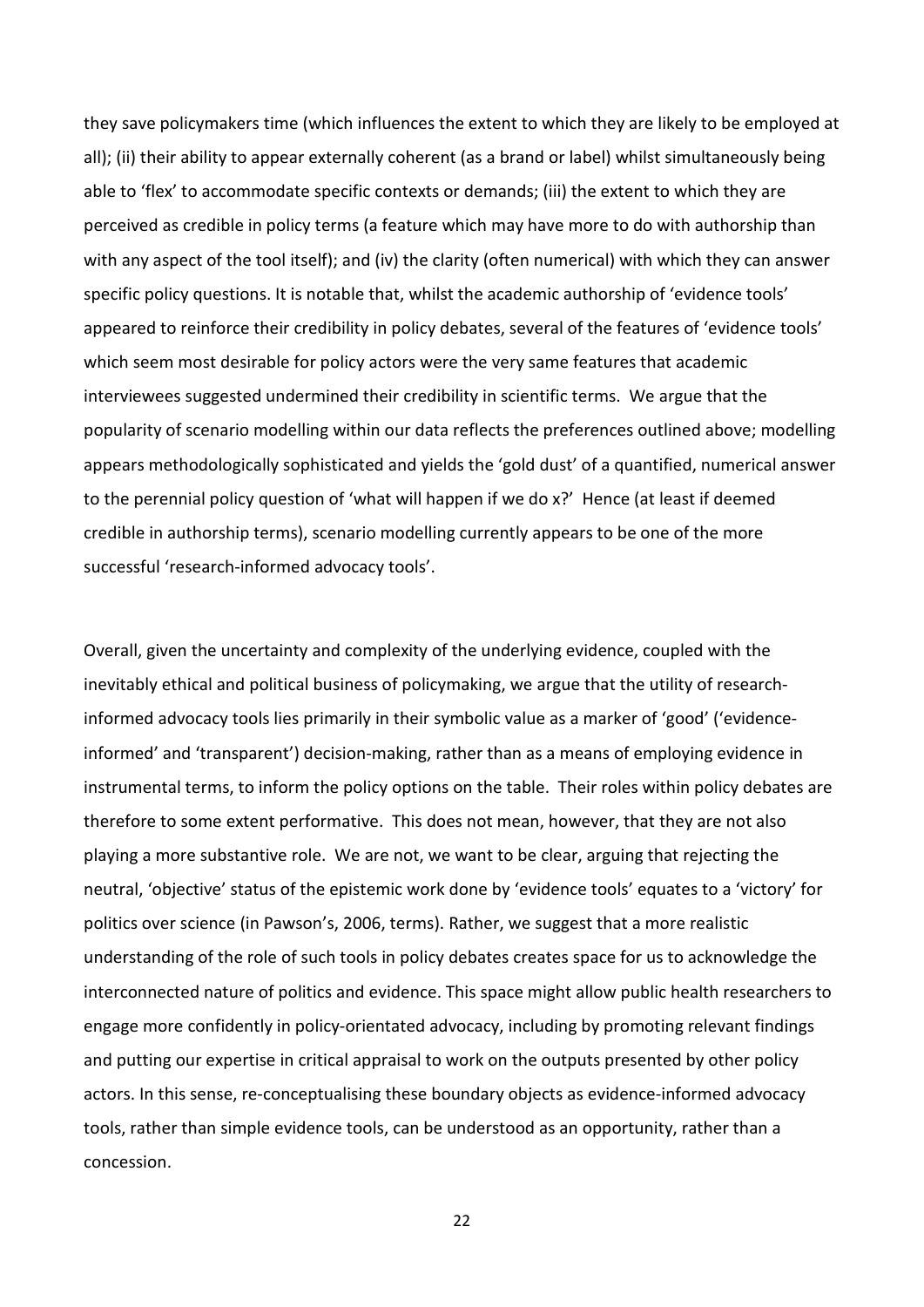#### **Acknowledgements and funding:**

This research was supported by an Economic and Social Research Council Future Research Leaders Award (grant number: ES/K001728/1). The authors are grateful to all of the interviewees who participated in this research as well as two anonymous reviewers, the editors of this special issue and colleagues at the University of Edinburgh (Isabel Fletcher, Sotiria Grek and Sudeepa Abeysinghe) who each provided helpful comments on earlier versions of this paper.

#### **References**

- Ahmad, B., Chappel, D., Pless-Mulloli, T., White, M., 2008. Enabling factors and barriers for the use of health impact assessment in decision-making processes. *Public Health* 122, 452–457. doi:10.1016/j.puhe.2007.08.014
- Bambra, C., Smith, K.E., Garthwaite, K., Joyce, K.E., Hunter, D.J., 2011. A labour of Sisyphus? Public policy and health inequalities research from the Black and Acheson Reports to the Marmot Review. *Journal of Epidemiology & Community Health*, 65, 399–406.
- Bax, C., Elvik, R., Veisten, K., 2009. Knowledge Utilisation in Road Safety Policy: Barriers to the Use of Knowledge from Economic Analysis. *Knowledge Technology & Policy,* 22, 275–285. doi:http://dx.doi.org/10.1007/s12130-009-9088-6
- Bekker, M., 2007. *The politics of healthy policies: redesigning health impact assessment to integrate health in public policy*. Eburon: Delft.
- Blunkett, D., 2000. Influence or irrelevance: can social science improve government? *Research Intelligence*, *BERA,* 71.
- Boaz, A., Ashby, D., Denyer, D., Egan, M., Harden, A., Jones, D.R., Pawson, R., Tranfield, D., 2006. A multitude of syntheses: a comparison of five approaches from diverse policy fields. *Evidence & Policy*, 2, 479– 502.
- Boswell, C., 2009. *The political uses of expert knowledge: immigration policy and social research*. Cambridge: Cambridge University Press.
- Busch, P.-O., Jörgens, H., Tews, K., 2005. The Global Diffusion of Regulatory Instruments: The Making of a New International Environmental Regime. Annals of the American Academy of Political and Social Science, 598, 146–167.
- Cabinet Office, 1999. *Modernising government* (White Paper CM 4310). The Stationery Office: London.
- Callon, M., Law, J., 2005. On qualculation, agency, and otherness. *Environment & Planning D*, 23, 717.
- Ciliska, D., Hayward, S., Dobbins, M., Brunton, G., Underwood, J., 1999. Transferring public health nursing research to health system planning: assessing the relevance and accessibility of systematic reviews. *Canadian Journal of Nursing Research*, 31, 23–36.
- Curtis, S., 2008. How can we address health inequality through healthy public policy in Europe? *European Urban Regional Studies*, 15, 293–305.
- Dixon-Woods, M., Bonas, S., Booth, A., Jones, D.R., Miller, T., Sutton, A.J., Shaw, R.L., Smith, J.A., Young, B., 2006. How can systematic reviews incorporate qualitative research? A critical perspective. *Qualitative Research*, 6, 27–44.
- Dobbins, M., Cockerill, R., Barnsley, J., 2001a. Factors affecting the utilization of systematic reviews: a study of public health decision makers. *International Journal of Technology Assessment in Health Care,* 17, 203–214.
- Dobbins, M., Cockerill, R., Barnsley, J., Ciliska, D., 2001b. Factors of the innovation, organization, environment, and individual that predict the influence five systematic reviews had on public health decisions. *International Journal of Technology Assessment in Health Care*, 17, 467–478.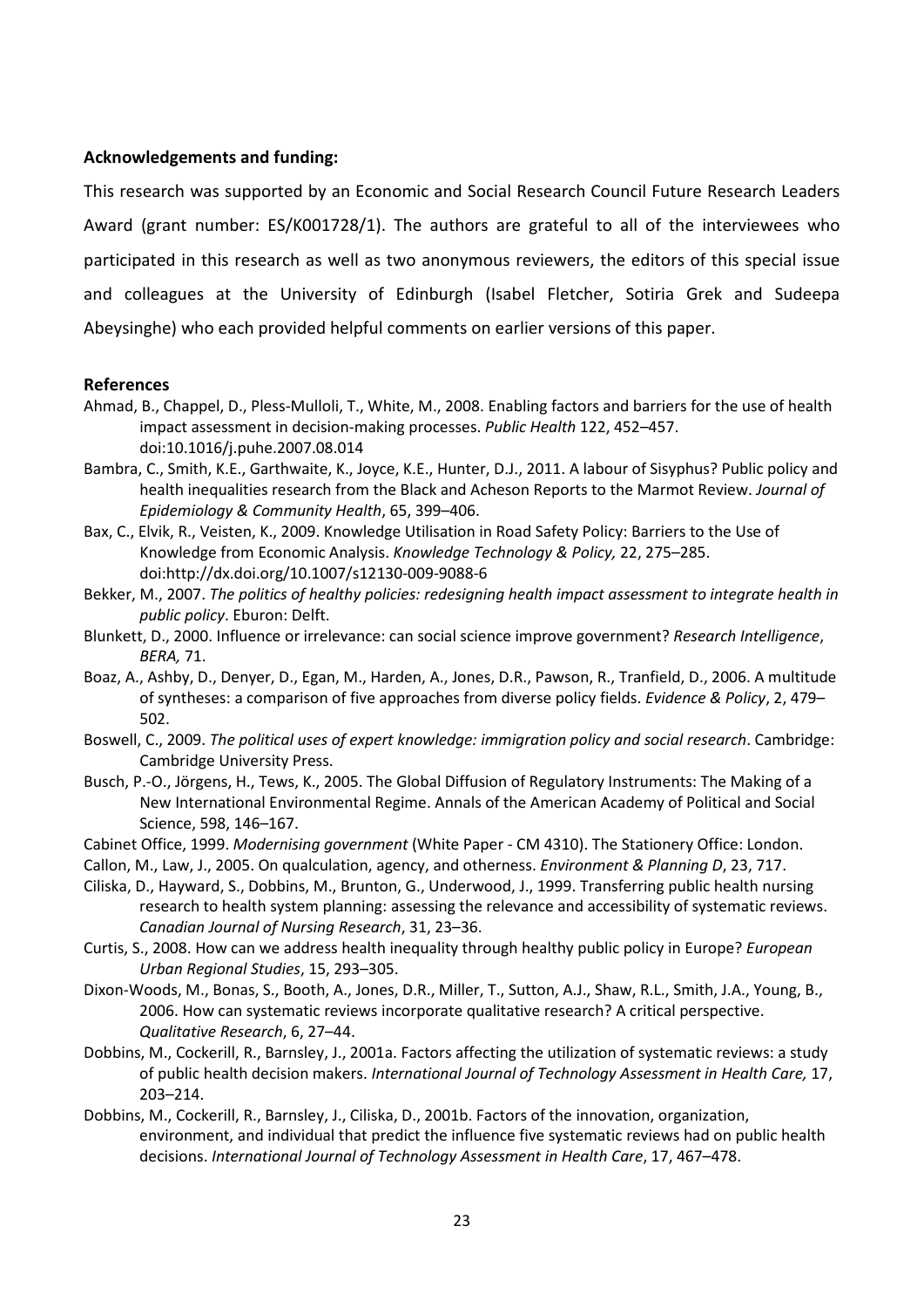- Dobbins, M., Thomas, H., O'Brien, M.A., Duggan, M., 2004. Use of systematic reviews in the development of new provincial public health policies in Ontario. *International Journal of Technology Assessment in Health Care*, 20, 399–404.
- Douglas, M., Murie, J., 2004. *HIA in Scotland, in: Health Impact Assessment. Concept, Theory and Applications*. Oxford: Oxford University Press.
- Driesen, D.M., 2006. Is cost-benefit analysis neutral. *University of Colorado Law Review*, 77, 335-405.
- Drummond, M., Brandt, A., Luce, B., Rovira, J., 1993. Standardizing Methodologies for Economic Evaluation in Health Care: Practice, Problems, and Potential. *International Journal of Technology Assessment in Health Care,* 9, 26–36.
- Drummond, M.F., Jefferson, T.O., 1996. Guidelines for authors and peer reviewers of economic submissions to the. *BMJ,* 313, 275–283.
- Fernler, K. (under review) To be confirmed. *Evidence & Policy* (this special issue).
- Finer, D., Tillgren, P., Berensson, K., Guldbrandsson, K., Haglund, B.J.A., 2005. Implementation of a Health Impact Assessment (HIA) tool in a regional health organization in Sweden—a feasibility study. *Health Promotion International*, 20, 277–284.
- Gough, D., Oliver, S., Thomas, J., 2013. *Learning from research: systematic reviews for informing policy decisions*. London: Alliance for Useful Evidence.
- Hacking, I., 1999. *The social construction of what?* Cambridge, MA: Harvard University Press.
- Harris-Roxas, B., Harris, E., 2011. Differing forms, differing purposes: A typology of health impact assessment. Environmental Impact Assessment *Review*, 31, 396–403.
- Harris-Roxas, B.F., Harris, P.J., Harris, E., Kemp, L.A., 2011. A rapid equity focused health impact assessment of a policy implementation plan: An Australian case study and impact evaluation. *International Journal for Equity in Health*, 10, 6.
- Haynes, L., Service, O., Goldacre, B., Torgerson, D., 2012. *Test, Learn, Adapt: Developing Public Policy with Randomised Controlled Trials*. Cabinet Office Behavioural Insights Team, London.
- Henderson, M., 2013. *Geek manifesto: why science matters*. London: Transworld Publishers.
- Hoffmann, C., 2000. The influence of economic evaluation studies on decision making.: A European survey. *Health Policy,* 52, 179–192.
- Jørgensen, M.W. (under review) To be confirmed. *Evidence & Policy* (this special issue).
- Katikireddi, S.V., Bond, L., Hilton, S., 2013. Perspectives on econometric modelling to inform policy: a UK qualitative case study of minimum unit pricing of alcohol. *European Journal of Public Health*. Online advance access: doi: 10.1093/eurpub/ckt206.
- Katikireddi, S.V., Hilton, S., Bonell, C., Bond, L., 2014. Understanding the development of Minimum Unit Pricing of alcohol in Scotland: a qualitative study of the policy process. *PLoS ONE* 9, 3: e91185. doi:10.1371/journal.pone.0091185.
- Kelman, S., 1981. Cost-benefit analysis: an ethical critique. *Regulation,* 5, 33–40.
- Kemm, J., 2013. *Health impact assessment: past achievement, current understanding, and future progress*. Oxford: Oxford University Press.
- Kemm, J., Parry, J., Palmer, S., Palmer, S.R., 2004. *Health Impact Assessment*. Oxford: Oxford University Press.
- Knorr Cetina, K., 2009. *Epistemic Cultures: How the Sciences Make Knowledge*. Cambridge, MA: Harvard University Press.
- Kobelt, G., 2013. *Health Economics: An Introduction to Economic Evaluation*. Office of Health Economics.
- Krieger, N., Northridge, M., Gruskin, S., Quinn, M., Kriebel, D., Smith, G.D., Bassett, M., Rehkopf, D.H., Miller, C., 2003. Assessing health impact assessment: multidisciplinary and international perspectives. *Journal of Epidemiology & Community Health,* 57, 659–662.
- Lampland, M., Star, S.L., 2009. *Standards and Their Stories: How Quantifying, Classifying, and Formalizing Practices Shape Everyday Life*. Cornell University Press.
- Lascoumes, P., Le Gales, P., 2007. Introduction: Understanding Public Policy through Its Instruments—From the Nature of Instruments to the Sociology of Public Policy Instrumentation. *Governance,* 20, 1–21.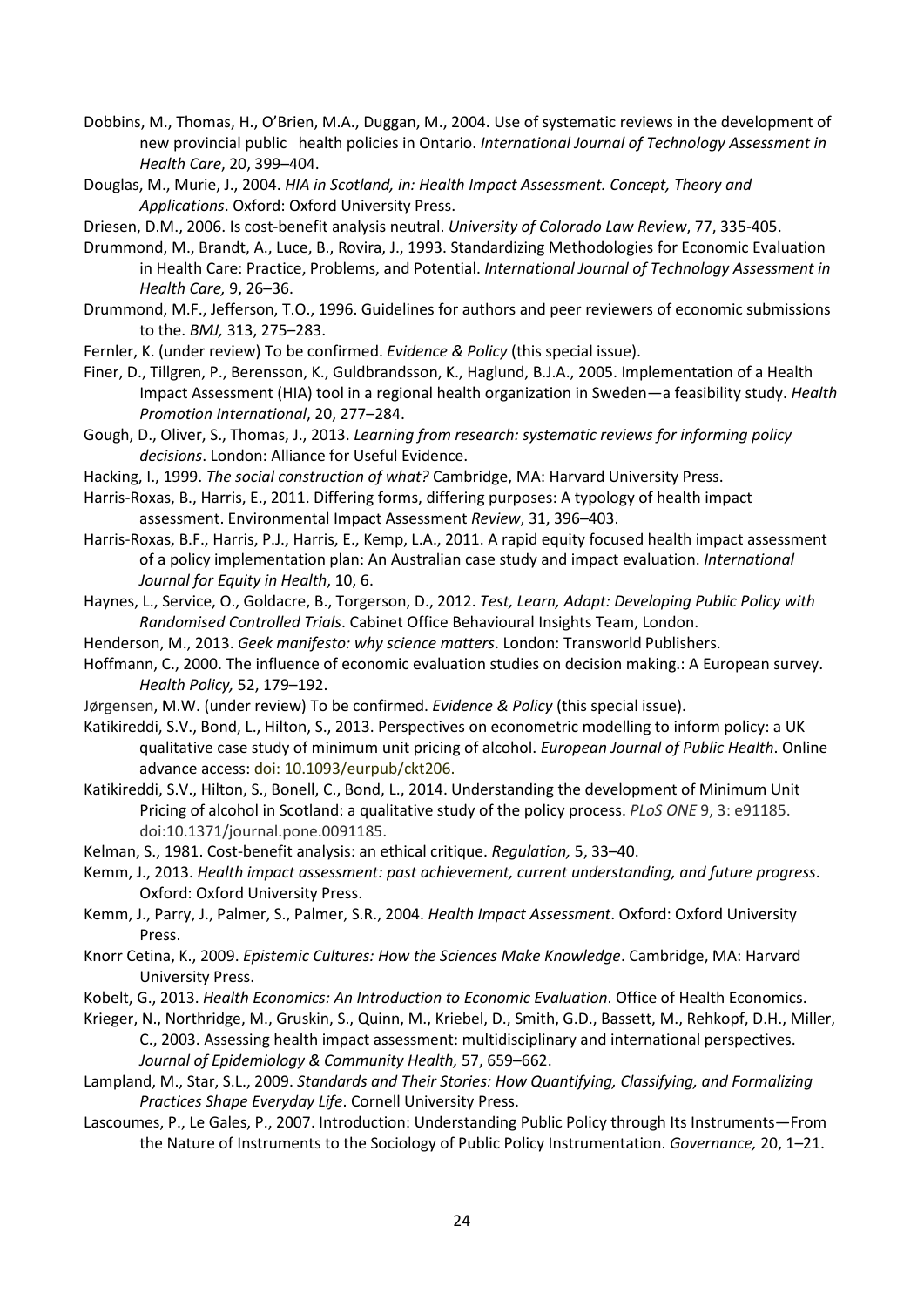- Latour, B. 2005. *Reassembling the Social: An Introduction to Actor-Network Theory*, Oxford: Oxford University Press.
- Lavis, J., Davies, H., Oxman, A., Denis, J.-L., Golden-Biddle, K., Ferlie, E., 2005. Towards systematic reviews that inform health care management and policy-making. *Journal of Health Services Research & Policy*, 10 Suppl 1, 35–48.
- Law, J., Mol, A., 2002. Complexities: an introduction, in J. Law & A. Mol (eds) *Complexities: Social Studies of Knowledge Practices*. Durham and London: Duke University Press.
- Majone, G., 2003. *Risk regulation in the European Union: between enlargement and internationalization*. Florence: European University Institute, Robert Schuman Centre for Advanced Studies, European Forum.
- Mathias, K.R., Harris-Roxas, B., 2009. Process and impact evaluation of the Greater Christchurch Urban Development Strategy Health Impact Assessment. *BMC Public Health,* 9, 97. doi:10.1186/1471-2458- 9-97.
- Mays, N., Pope, C., Popay, J., 2005. Systematically reviewing qualitative and quantitative evidence to inform management and policy-making in the health field. *Journal of Health Services Research & Policy*, 10 Supplement 1, 6–20.
- Mindell, J., Boaz, A., Joffe, M., Curtis, S., Birley, M., 2004. Enhancing the evidence base for health impact assessment. *Journal of Epidemiology & Community Health*, 58, 546–551.
- Moat, K.A., Lavis, J.N., Wilson, M.G., Røttingen, J.-A., Bärnighausen, T., 2013. Twelve myths about systematic reviews for health system policymaking rebutted. *Journal of Health Services Research & Policy,* 18, 44–50.
- NHS Health Development Agency, 2003. Economic appraisal of public health interventions (Briefing paper). London: NHS Health Development Agency.
- O'Mullane, M., 2013. *Integrating Health Impact Assessment with the Policy Process: Lessons and experiences from around the world*. Oxford: Oxford University Press.
- Parry, J.M., Kemm, J.R., 2005. Criteria for use in the evaluation of health impact assessments. Public Health 119, 1122–1129.
- Pawson, R., 2006. *Evidence-based policy: A realist perspective*. London: Sage.
- Petticrew, M., 2003. Why certain systematic reviews reach uncertain conclusions. *BMJ* 326, 756.
- Petticrew, M., 2007. "More research needed": plugging gaps in the evidence base on health inequalities. *European Journal of Public Health* 17, 411–413.
- Radaelli, C.M., 2009. Measuring policy learning: regulatory impact assessment in Europe. *Journal of European Public Policy*, 16, 1145–1164.
- Siegerson, D.N., 2013. *The challenges and opportunities for evidence use in impact assessment in the health service – Equality & Diversity lead perspectives* (Masters). University of Glasgow, Glasgow.
- Signal, L., Langford, B., Quigley, R., Ward, M., 2006. Strengthening health, Wellbeing and Equity: Embedding Policy-Level HIA in New Zealand. *Social Policy Journal New Zealand / Te Puna Whakaaro*, 17–31.
- Smith, K.E., 2013. *Beyond Evidence Based Policy in Public Health: The Interplay of Ideas*. Basingstoke: Palgrave Macmillan.
- Star, S.L., 2010. This is Not a Boundary Object: Reflections on the Origin of a Concept. *Science, Technology & Human Values*, 35, 601–617.
- Star, S.L., Griesemer, J.R., 1989. Institutional ecology, "translations" and boundary objects: amateurs and professionals in Berkeley's Museum of Vertebrate Zoology, 1907-39. *Social Studies of Science*, 19, 387–420.
- Stevens, A., 2011. Telling policy stories: an ethnographic study of the use of evidence in policy-making in the UK. *Journal of Social Policy,* 40, 237–255.
- Taylor-Robinson, D., Milton, B., Lloyd-Williams, F., O'Flaherty, M., Capewell, S., 2008. Policy-makers' attitudes to decision support models for coronary heart disease: a qualitative study. *Journal of Health Services Research & Policy*, 13, 209–214.